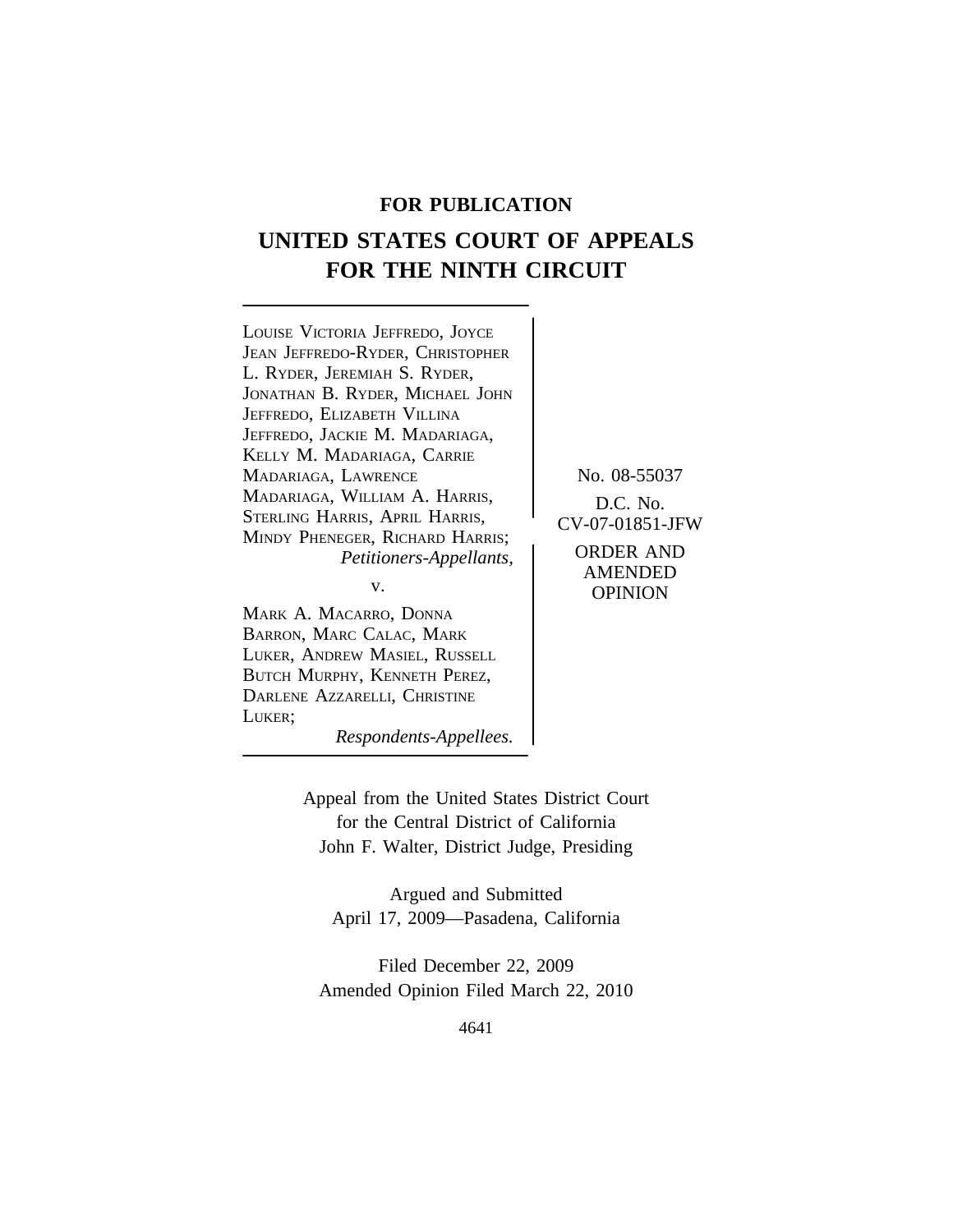Before: Johnnie B. Rawlinson and N. Randy Smith, Circuit Judges, and Claudia Wilken,\* District Judge.

> Opinion by Judge N.R. Smith; Dissent by Judge Wilken

<sup>\*</sup>The Honorable Claudia Wilken, United States District Judge for the Northern District of California, sitting by designation.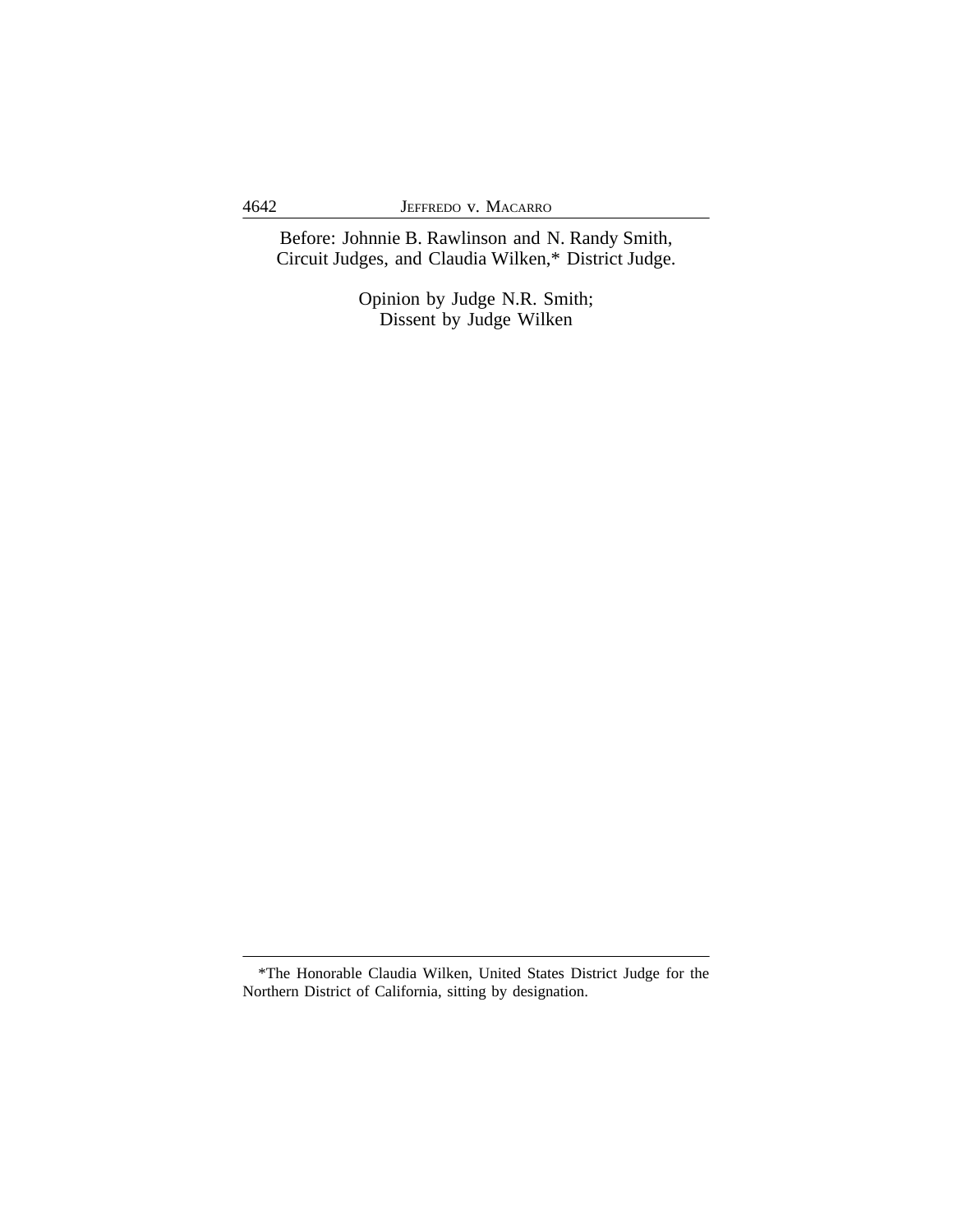# **COUNSEL**

Paul Harris and Patrick Romero Guillory, Dolores Park Law Offices, San Francisco, California, for the petitionersappellants.

Frank Lawrence, Holland and Knight, Los Angeles, California, and John Schumacher, Law Office of John Schumacher, LLC, Riverton, Wyoming, for the respondents-appellees.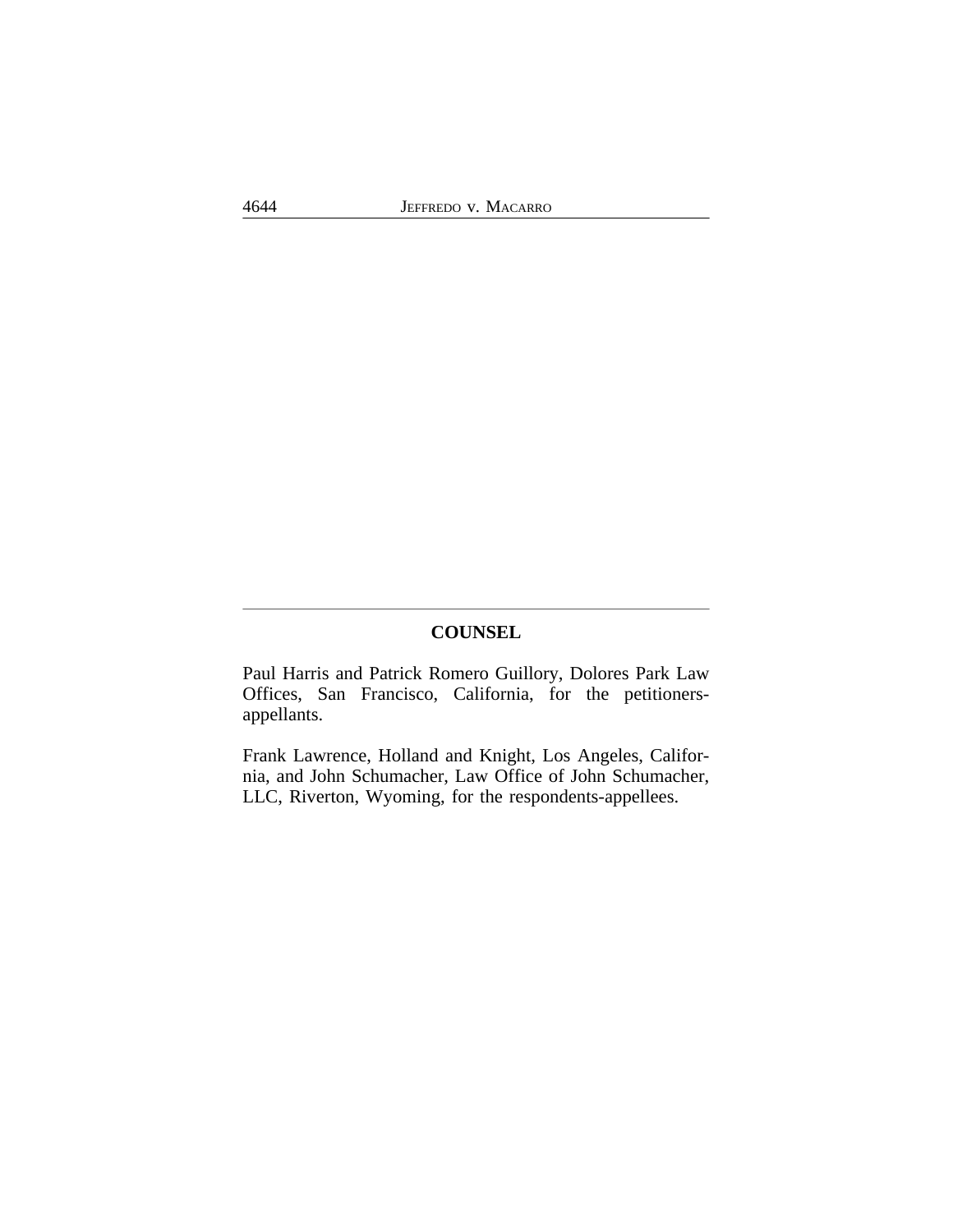#### **ORDER**

The opinion and dissent filed on December 22, 2009, and reported at 590 F.3d 751 are hereby amended. An amended opinion and dissent are filed concurrently with this order.

No petition for rehearing or rehearing en banc was filed within the original time period, and that time period has now expired. No subsequent petitions for rehearing or rehearing en banc shall be filed.

IT IS SO ORDERED.

#### **OPINION**

N.R. SMITH, Circuit Judge:

The Pechanga Band of the Luiseño Mission Indians ("Pechanga Tribe") disenrolled a number of its members ("Appellants") for failing to prove their lineal descent as members of the Tribe. Federal courts generally lack jurisdiction to consider any appeal from the decision of an Indian tribe to disenroll one of its members. *See Santa Clara Pueblo v. Martinez*, 436 U.S. 49, 72 n.32 (1978). Appellants, therefore, brought this petition for habeas corpus under 25 U.S.C. § 1303 of the Indian Civil Rights Act ("ICRA"), claiming their disenrollment by members of the Pechanga Tribal Council ("Appellees") was tantamount to an unlawful detention. Despite the novelty of this approach and despite the potential injustice of this situation, we nonetheless lack subject matter jurisdiction to consider this claim, because Appellants were not detained. Therefore, Appellants cannot bring their claims under § 1303 of the ICRA and we must affirm the district court. Only Congress can aid these appellants.

## **I. BACKGROUND**

The Pechanga Tribe is a federally-recognized Indian tribe. 72 Fed. Reg. 13648, 13650 (Mar. 22, 2007). The Tribe's ulti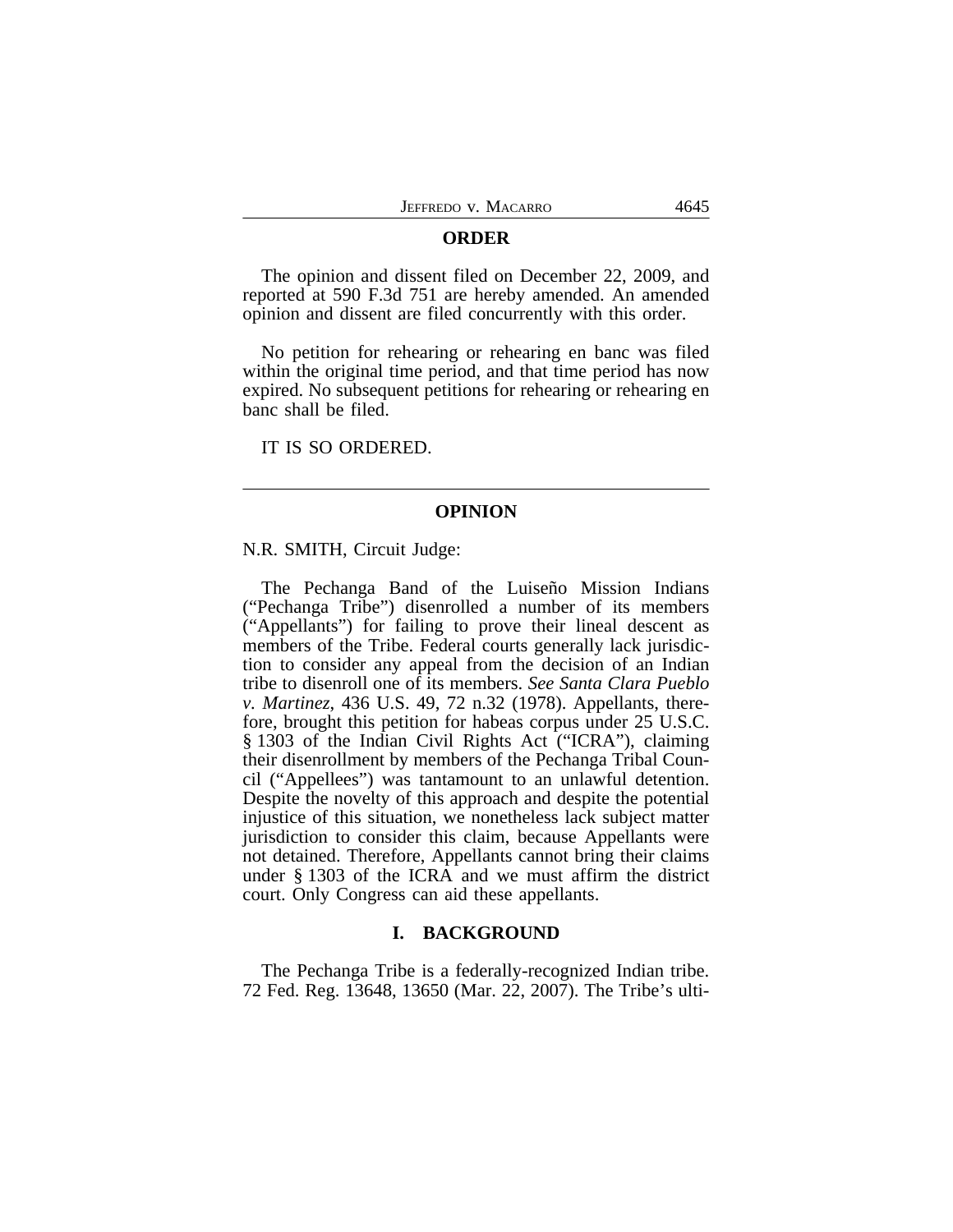mate governing authority consists of all of the adult members of the Tribe ("General Membership"). On December 10, 1978, the Pechanga Tribe adopted the Constitution and Bylaws of the Temecula Tribe of Luiseño Mission Indians ("Pechanga Constitution"). Article II of the Pechanga Constitution provides:

Membership is an enrolled member documented in the Band's Official Enrollment Book of 1979.

Qualifications for membership of the Temecula Band of Luiseno Mission Indians Are:

- A. Applicant must show proof of Lineal Descent from original Pechanga Temecula people.
- B. Adopted people, family or Band, and non-indians cannot be enrolled. *Exception*: People who were accepted in the Indian Way prior to 1928 will be accepted.
- C. If you have ever been enrolled or recognized in any other reservation you cannot enroll in Pechanga.

At issue here is subsection A, requiring applicants to "show proof of Lineal Descent from original Pechanga Temecula people." In late 2002 and early 2003, the Enrollment Committee received information from its members alleging that a number of Pechanga Tribe members were not lineal descendants from the original Pechanga Temecula people. Therefore, according to the Pechanga Enrollment Disenrollment Procedure ("Disenrollment Procedures"), the Enrollment Committee was required to investigate the allegations. Allegations surrounded five lines of descent that allegedly did not qualify for membership under the Pechanga Constitution.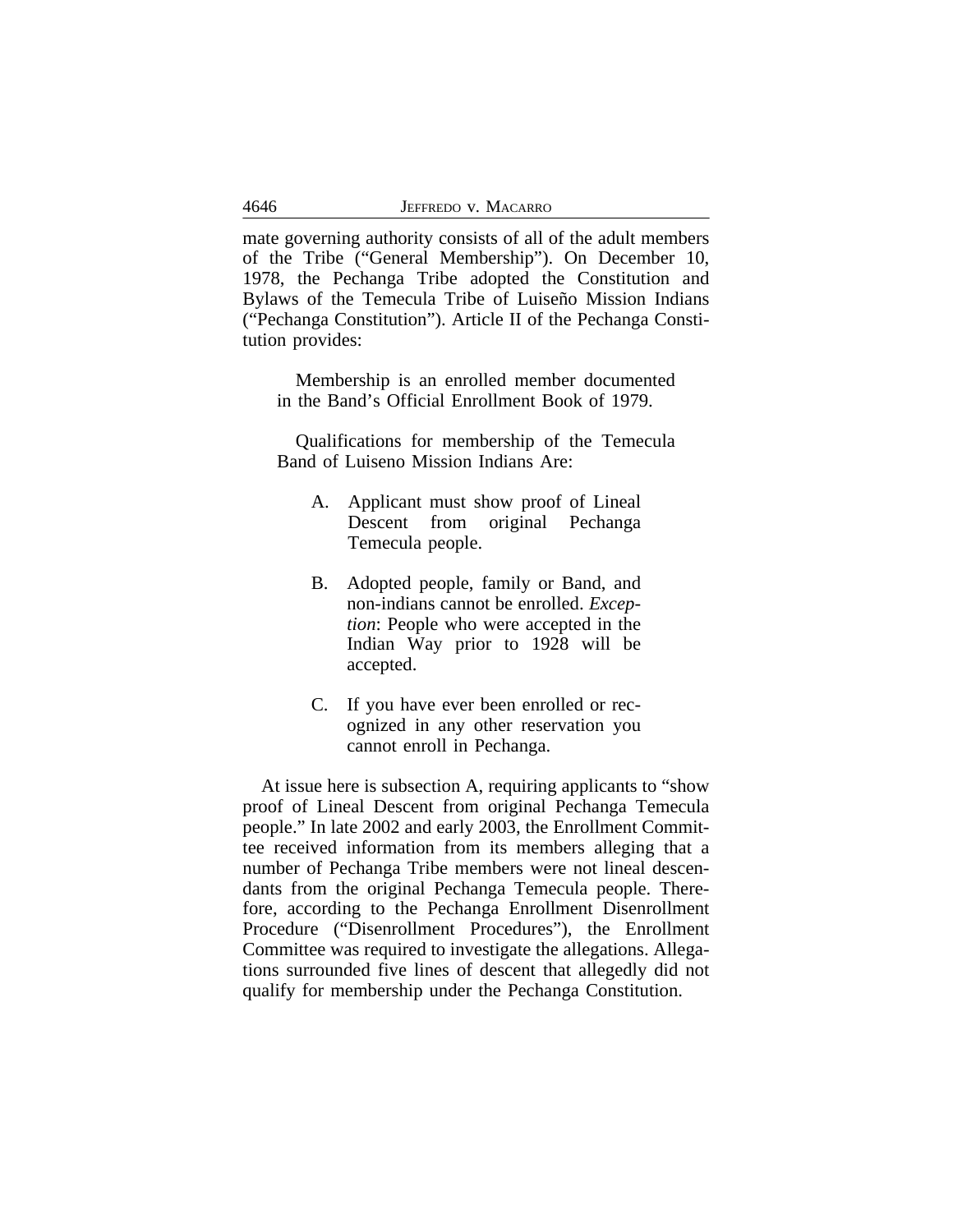JEFFREDO V. MACARRO 4647

According to the Pechanga Disenrollment Procedure, disenrollment is "revoking a person's membership when it is found that they do not meet the requirements set forth on the enrollment application which was approved by the Band." The Disenrollment Procedures were adopted by the Pechanga Tribe (1) to correct mistakes that resulted when tribal membership was mistakenly approved and (2) to provide a process that would allow a fair hearing in the disenrollment procedure. Under the Disenrollment Procedures, the Enrollment Committee initiates a disenrollment process against those individuals allegedly not qualifying for membership in the Tribe. After the initiation of the disenrollment, the Enrollment Committee must provide adequate notice to the individual to be summoned to a meeting with the Enrollment Committee. The notice must (1) state that the Enrollment Committee has questions regarding enrollment; (2) stress the importance of responding to the notice; and (3) request a meeting within thirty days of the response. Unless the person receiving the notice chooses to be automatically disenrolled, he or she must respond. Once a response has been filed, the Enrollment Committee has thirty days to set up a meeting. At that meeting, the Enrollment Committee must show specific evidence that would prove that the documentation provided for enrollment does not provide evidence of lineal descent. If the Enrollment Committee provides such evidence, the individual then is allowed another thirty days to provide additional information to prove her or his lineal descent. If the individual provides further evidence that satisfies the Enrollment Committee as to his lineal descent, the process is terminated and the individual keeps his or her membership status. If the Enrollment Committee is not satisfied by the further evidence, the individual will be disenrolled and the Tribal Council is notified of the disenrollment.

If the Enrollment Committee fails to follow these steps or is negligent in any way, the individual can appeal to the Tribal Council for a fair hearing. At the hearing, the Tribal Council only reviews the documentation that the Enrollment Commit-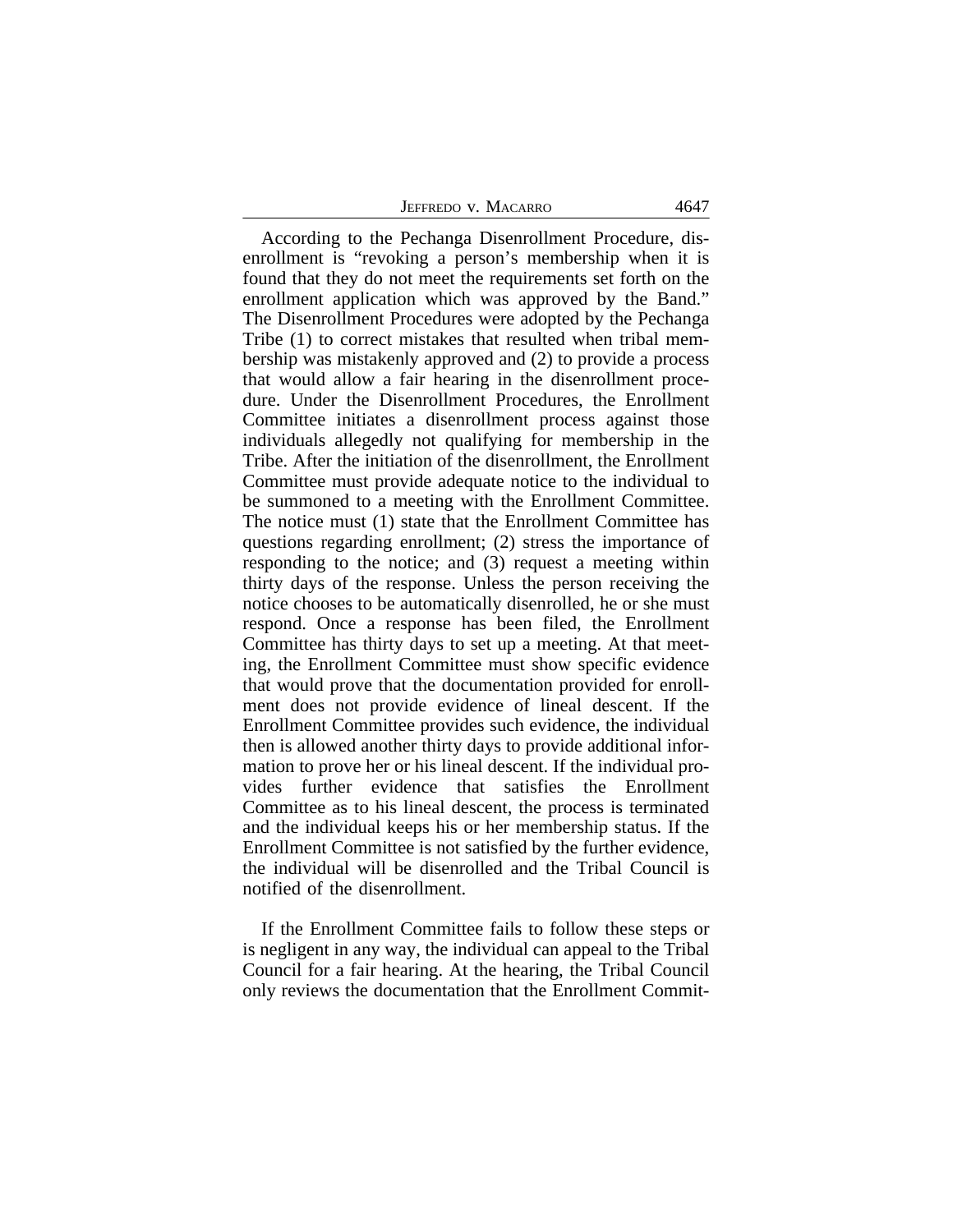tee reviewed. The individual is not entitled to legal representation at the hearing. If the Tribal Council finds there was an error, the Enrollment Committee reevaluates the case. If the appeal is successful, membership will be reinstated.

Disenrollment does not mean that a person is banished from the Pechanga Reservation. The Pechanga Tribe instead has specific procedures for exclusion and eviction. These requirements are set forth in the "Exclusion and Eviction Regulations." Under these regulations, the Pechanga Tribe may exclude and or evict someone from the reservation for: "(1) [v]iolating tribal laws and ordinances; (2) [c]reating conditions which pose a threat to the public health, safety and welfare; (3) [e]ngaging in criminal activities on the Pechanga Reservation, by finding of the Tribal Council, or being convicted of one or more felony crimes; (4) [b]eing declared a public nuisance by the Tribal Council; [or] (5) [c]reating a breach of peace, including but not limited to public drunkenness." The Exclusion and Eviction Regulations dictate the procedure to evict and or exclude and the opportunity to appeal such exclusion.

In early 2003, the Enrollment Committee began addressing the allegations regarding the lineal descent of certain members. On March 7, 2003, the Tribal Council issued a Notice and Order regarding pending disenrollment matters. The Notice and Order mandated that the Enrollment Committee: (1) "use a fair and impartial decision by a majority of the committee to review a file;" (2) follow Robert's Rules of Order; and (3) allow adequate time for presentation of evidence as required under the Disenrollment Procedures.

Sometime before March 7, 2003, the Enrollment Committee determined that the first three lines of descent met the membership criteria. Then it turned its attention to those members who claimed a lineal descent through Paulina Hunter. On May 3, 2005, after a proper vote, the Enrollment Committee summoned Appellants and notified them that the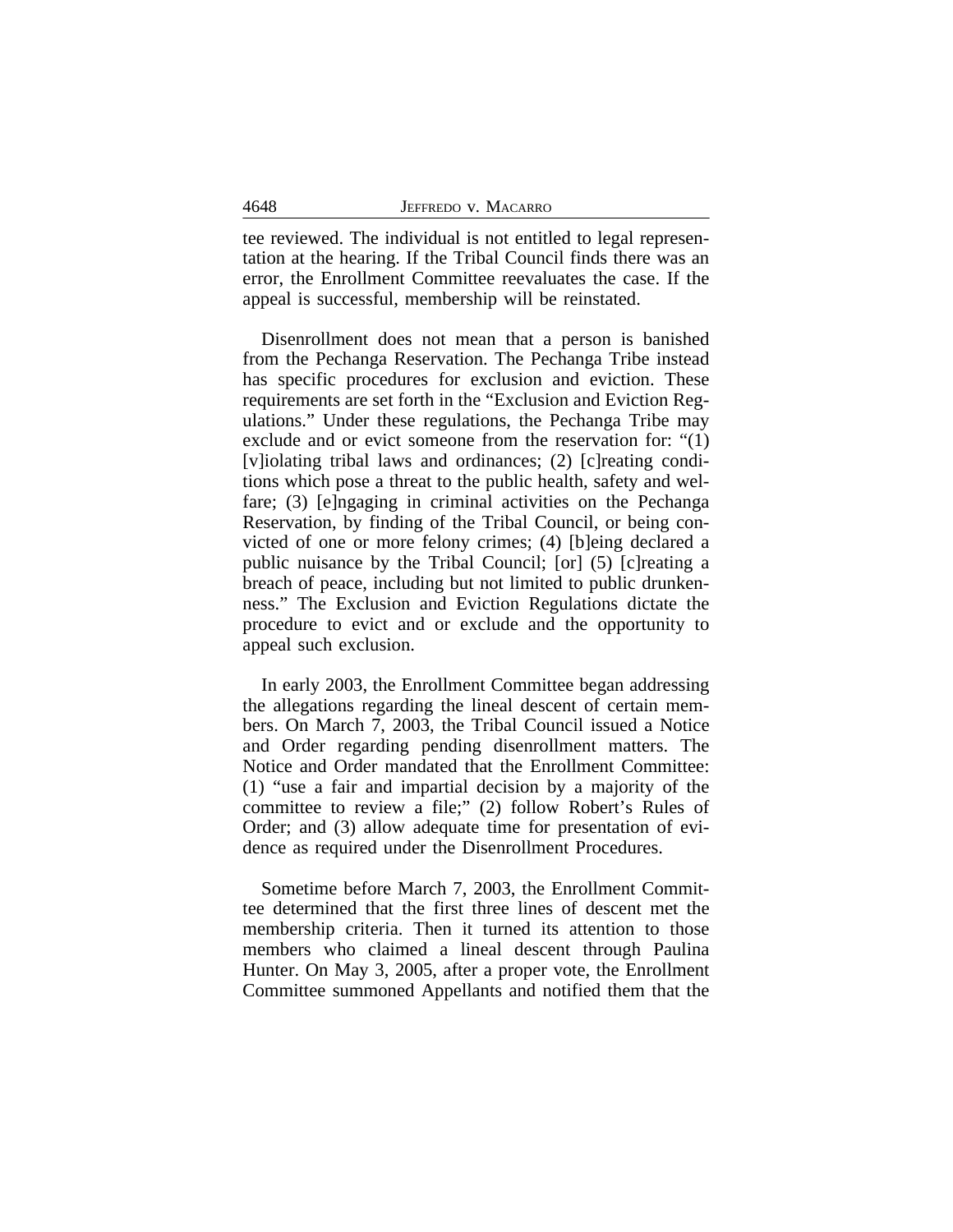|                     | 4649 |
|---------------------|------|
| Jeffredo v. Macarro |      |

Enrollment Committee believed there were grounds to initiate the disenrollment process. The summonses (1) notified Appellants that the disenrollment procedures had been initiated, (2) requested additional information concerning Appellants' family history, and (3) notified Appellants that they were required to set up an Initial Meeting with the Enrollment Committee.

Meetings were held with Appellants in June of 2005. The Enrollment Committee provided Appellants with a copy of all factual records in its possession. The Enrollment Committee then stated its concerns about each Appellant's claim of lineal descent. Appellants were also notified that they had thirty days to submit information supporting their claim of lineal descent. The Enrollment Committee emphasized that Appellants' enrollment would be measured by the Pechanga Constitution's requirements. The Enrollment Committee advised each Appellant that no decision would be made until it received all additional information.

On March 16, 2006, the Enrollment Committee (after review of the full record) disenrolled Appellants for failure to prove lineal descent from an original Pechanga Temecula person. Appellants exercised their right to appeal to the Tribal Council. The Tribal Council held hearings on July 21, 2006. The Tribal Council affirmed the Enrollment Committee, "finding: (1) there was no evidence of unfair or partial treatment of Appellants by the Enrollment Committee; (2) there was no evidence of negligence in the handling of Appellants' case by the Enrollment Committee; and (3) there was insufficient proof that the Enrollment Committee violated the disenrollment procedures."

Appellants then filed a petition for writ of habeas corpus in the Central District of California. Appellants moved for summary judgment. Appellees filed a Motion to Dismiss pursuant to Rule 12(b)(1) of the Federal Rules of Civil Procedure, claiming that the district court lacked subject matter jurisdic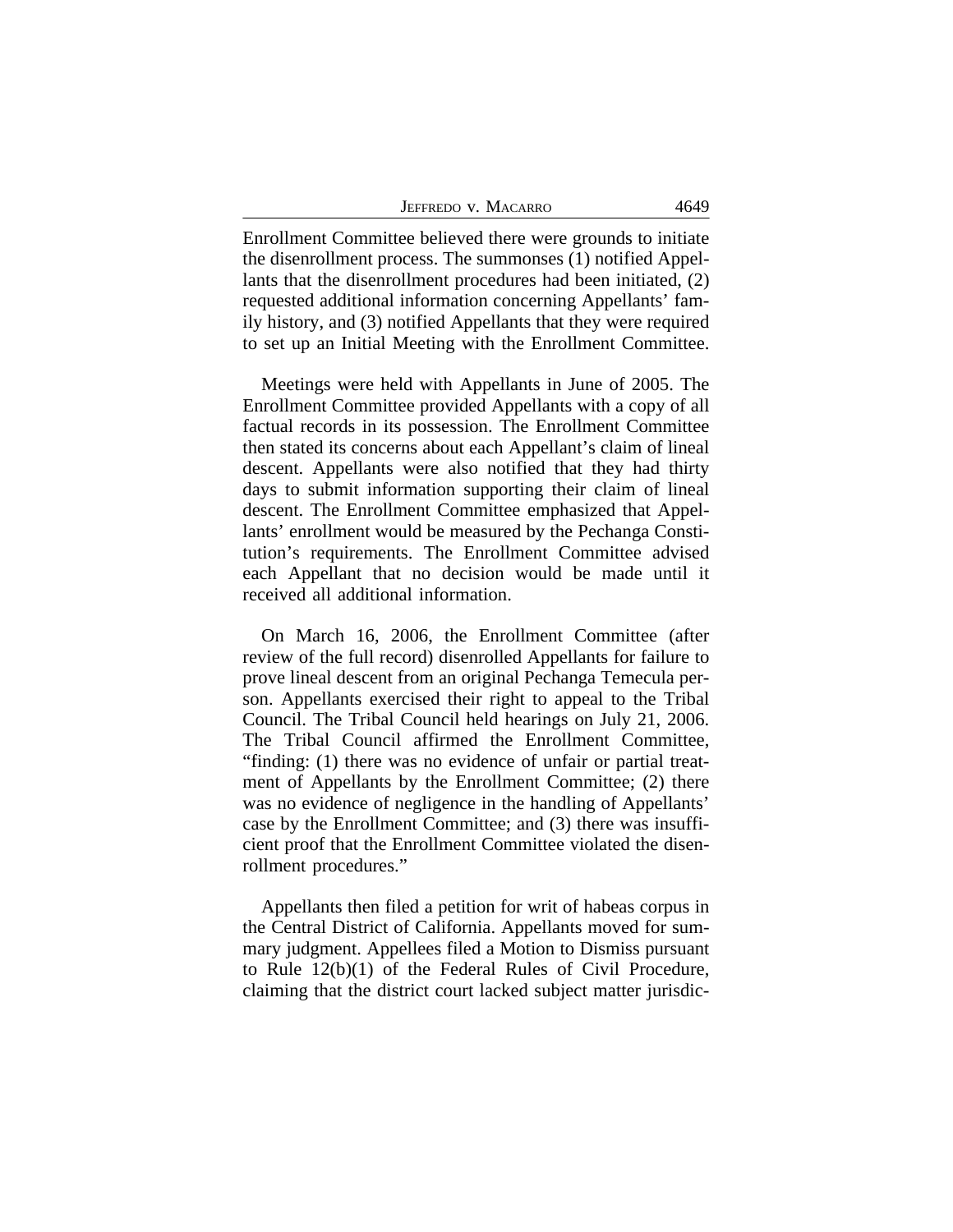tion. The district court granted the Motion to Dismiss. Appellants appealed the district court decision.

## **II. DISCUSSION**

We review *de novo* dismissals for lack of subject matter jurisdiction under Rule 12(b)(1). *Carson Harbor Village, Ltd. v. City of Carson*, 353 F.3d 824, 826 (9th Cir. 2004). We also review *de novo* a district court's denial of a petition for writ of habeas corpus under the ICRA. *Selam v. Warm Springs Tribal Corr. Facility*, 134 F.3d 948, 951 (9th Cir. 1998).

Ordinarily, federal courts lack jurisdiction to consider an appeal from the decision of an Indian Tribe to disenroll one of its members. "A tribe's right to define its own membership for tribal purposes has long been recognized as central to its existence as an independent political community." *Santa Clara Pueblo*, 436 U.S. at 72 n.32; *Cherokee Intermarriage Cases*, 203 U.S. 76 (1906)). Because of this precedent, Appellants did not directly appeal the Tribe's decision. Instead, they petitioned the court for a writ of habeas corpus under the ICRA to collaterally challenge their disenrollment.

**[1]** Section 1303 of the ICRA provides: "The privilege of the writ of habeas corpus shall be available to any person, in a court of the United States, to test the legality of his detention by order of an Indian tribe." 25 U.S.C. § 1303. The term "detention" in the statute must be interpreted similarly to the "in custody" requirement in other habeas contexts. *See Moore v. Nelson*, 270 F.3d 789, 791 (9th Cir. 2001) ("There is no reason to conclude that the requirement of 'detention' set forth in the Indian Civil Rights Act § 1303 is any more lenient than the requirement of 'custody' set forth in the other habeas statutes." (citation omitted)). Further, "[g]iven the often vast gulf between tribal traditions and those with which federal courts are more intimately familiar, the judiciary should not rush to create causes of action that would intrude on these delicate matters." *Santa Clara Pueblo*, 436 U.S. at 72 n.32.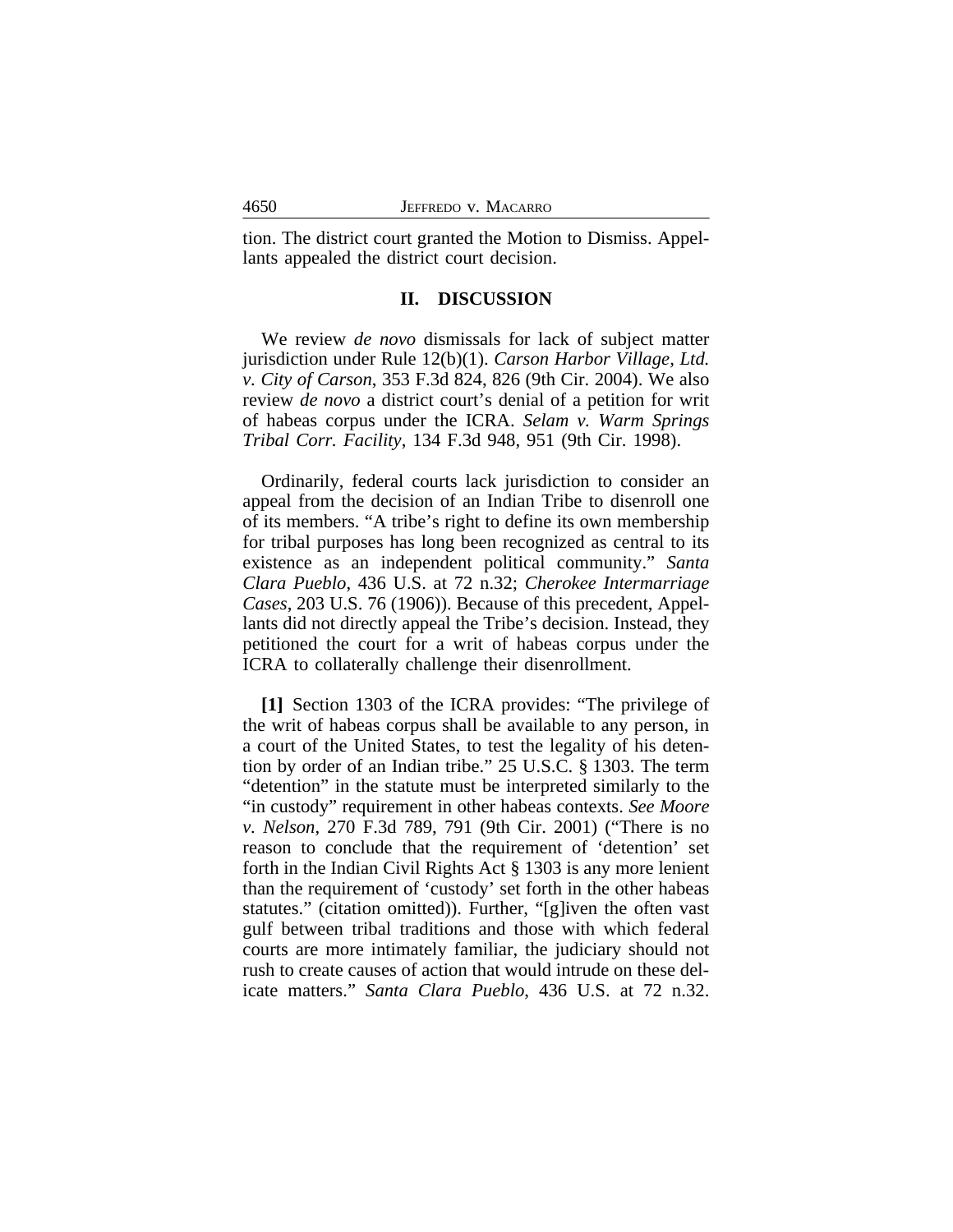| 4651<br>JEFFREDO V. MACARRO |  |
|-----------------------------|--|
|-----------------------------|--|

Therefore, an ICRA habeas petition is only proper when the petitioner is in custody. *Id.* at 791 (explaining the custody requirement).

We have also held that a litigant must first exhaust tribal remedies before properly bringing a petition for writ of habeas corpus. *Selam*, 134 F.3d at 953-54 (explaining the exhaustion requirement); *see also* Felix S. Cohen, *Handbook of Federal Indian Law* § 9.09 (2005). Even when a federal court has jurisdiction over a claim, if the claim arises in Indian country, the court is required to "stay its hand" until the party has exhausted all available tribal remedies. Cohen, *Handbook of Federal Indian Law* § 7.04 (citing *Iowa Mut. Ins. Co. v. LaPlante*, 480 U.S. 9, 16 (1987); *Nat'l Farmers Union Ins. Cos. v. Crow Tribe*, 471 U.S. 845, 857 (1985)). "The Supreme Court's policy of nurturing tribal selfgovernment strongly discourages federal courts from assuming jurisdiction over unexhausted claims." *Selam*, 134 F.3d at 953. There is authority for relaxing the exhaustion requirement where the party can show that exhaustion would be futile or that tribal courts offer no adequate remedy. *See id.* at 954.

**[2]** Therefore, "all federal courts addressing the issue mandate that two prerequisites be satisfied before they will hear a habeas petition filed under the IRCA: [(1)] The petitioner must be in custody, and [(2)] the petitioner must first exhaust tribal remedies."). Cohen, *Handbook of Federal Indian Law* § 9.09 & § 9.09 n.280. We therefore have no jurisdiction to hear a petitioner's claim for habeas corpus, unless both of these conditions are met. Any expansion of this jurisdiction must come from Congress, not by decision of this court.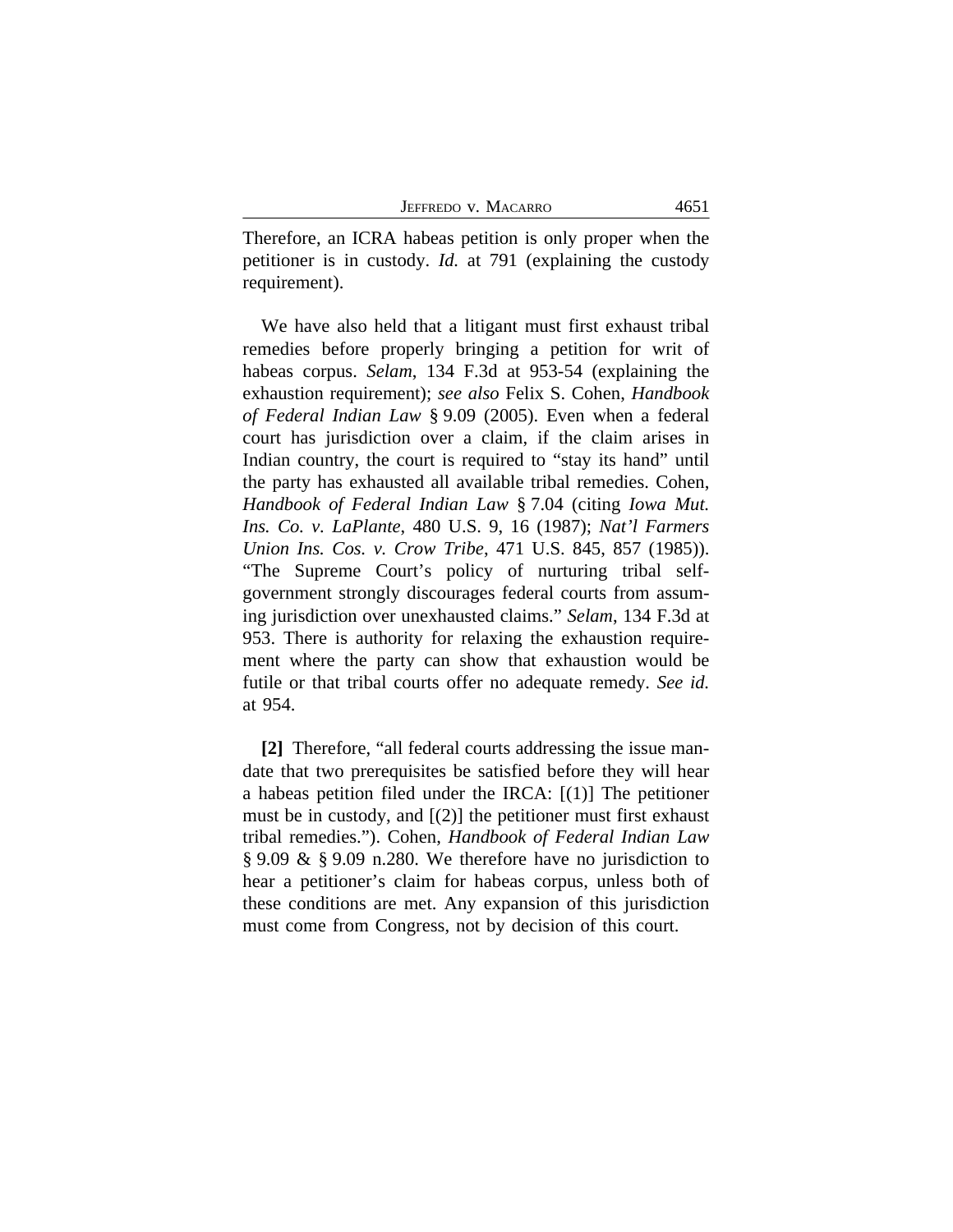# **I. Appellants do not meet the requirements for the court to have jurisdiction under § 1303 of the ICRA.**

## *A. Appellants were not detained/in custody.*

Appellants contend that (1) the actual restraints, (2) the potential restraints, and (3) their lost Pechanga identity all amount to detention under § 1303. We do not agree.

1.

**[3]** Appellants contend that, because they have been denied access to the Senior Citizens' Center, cannot go to the health clinic, and their children can no longer go to tribal school, they have been detained. We disagree. *Jones v. Cunningham* requires that "conditions and restrictions . . . significantly restrain [one's] liberty" in order to invoke § 1303 jurisdiction. 371 U.S. 236, 243 (1963). The Second Circuit has said that "under *Jones* and its progeny, a severe actual or potential restraint on liberty" is necessary for jurisdiction under § 1303. *See Poodry v. Tonawanda Band of Seneca Indians*, 85 F.3d 874, 880 (2d Cir. 1996); *see also Shenandoah v. Halbritter*, 275 F. Supp. 2d 279, 285 (N.D.N.Y. 2003) (quoting *Poodry* for the same proposition). We agree with our colleagues on the Second Circuit and hold that § 1303 does require "a severe actual or potential restraint on liberty." *Poodry*, 85 F.3d at 880.

**[4]** In the case before us, the denial of access to certain facilities does not pose a severe actual or potential restraint on the Appellants' liberty. Appellants have not been banished from the Reservation. Appellants have never been arrested, imprisoned, fined, or otherwise held by the Tribe. Appellants have not been evicted from their homes or suffered destruction of their property. No personal restraint (other than access to these facilities) has been imposed on them as a result of the Tribe's actions. Their movements have not been restricted on the Reservation. Faced with a similar situation, the Second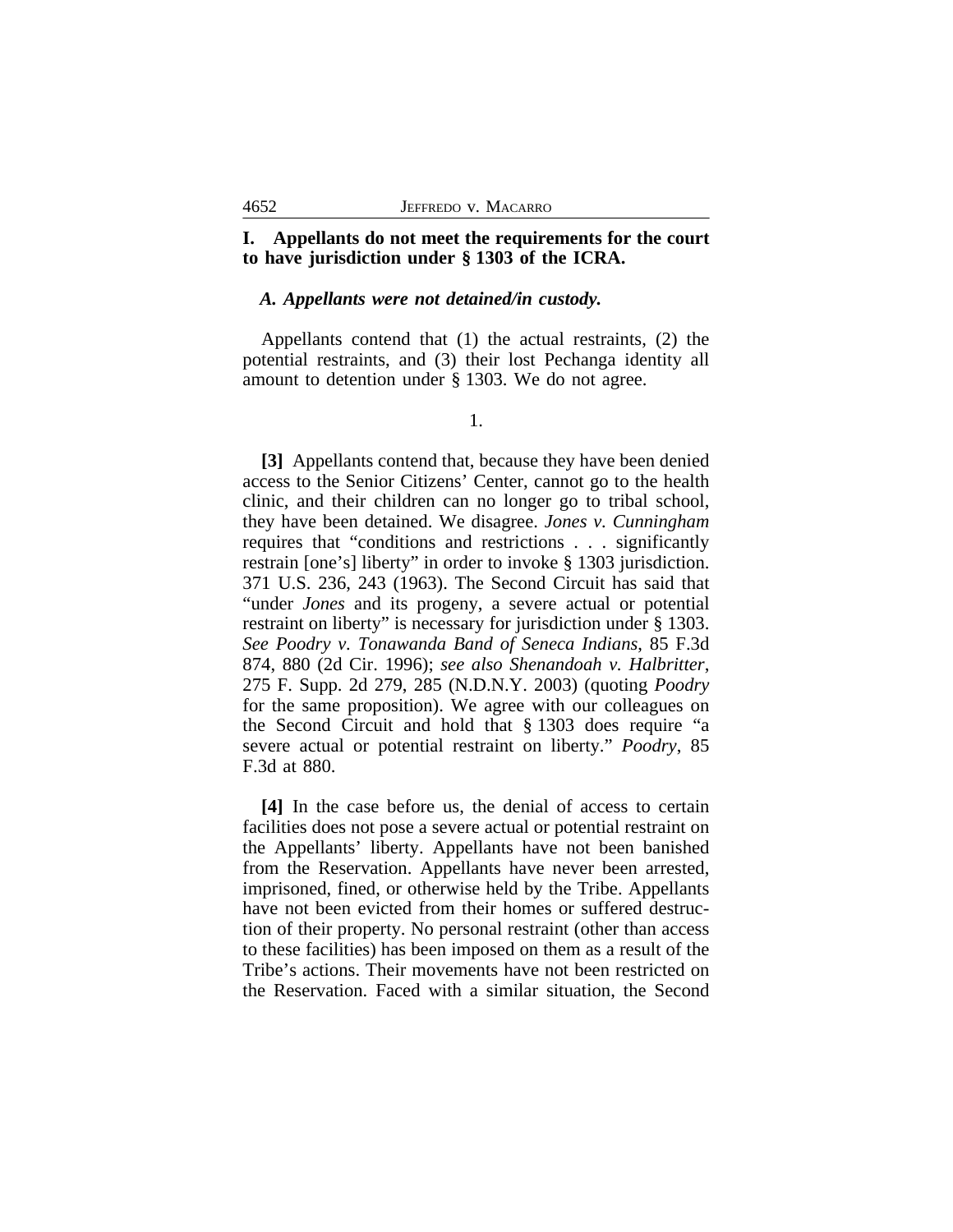JEFFREDO V. MACARRO 4653

Circuit also determined that less severe restraints such as loss of one's "voice" in the community, loss of health insurance, loss of access to tribal health and recreation facilities, loss of quarterly distributions to tribal members, and loss of one's place on the membership roles of the tribe are simply "insufficient to bring plaintiffs within [the] ICRA's habeas provision." *Shenandoah v. U.S. Dept. of Interior*, 159 F.3d 708, 714 (2d Cir. 1998).

**[5]** Appellants contend that the denial of access to these facilities is similar to the restraint found in *Poodry*. This is not *Poodry*. In *Poodry*, the petitioners were convicted of treason, sentenced to permanent banishment, and permanently lost any and all rights afforded to tribal members. *See Poodry*, 85 F.3d at 876, 878. Appellants have not been convicted, sentenced, or permanently banished. We therefore hold that the limitation of Appellants' access to certain tribal facilities does not amount to a "detention."

2.

**[6]** Appellants contend that, as non-members of the tribe, they are "under a continuing threat of banishment/exclusion." No court has held that such a threat is sufficient to satisfy the detention requirement of § 1303.

The custody requirement of the habeas corpus statute is designed to preserve the writ of habeas corpus as a remedy for severe restraints on individual liberty. Since habeas corpus is an extraordinary remedy whose operation is to a large extent uninhibited by traditional rules of finality and federalism, its use has been limited to cases of special urgency, leaving more conventional remedies for cases in which the restraints on liberty are neither severe nor immediate.

*Hensley v. Mun. Court*, 411 U.S. 345, 351 (1973). Applying this principle, we previously held that a threat of confinement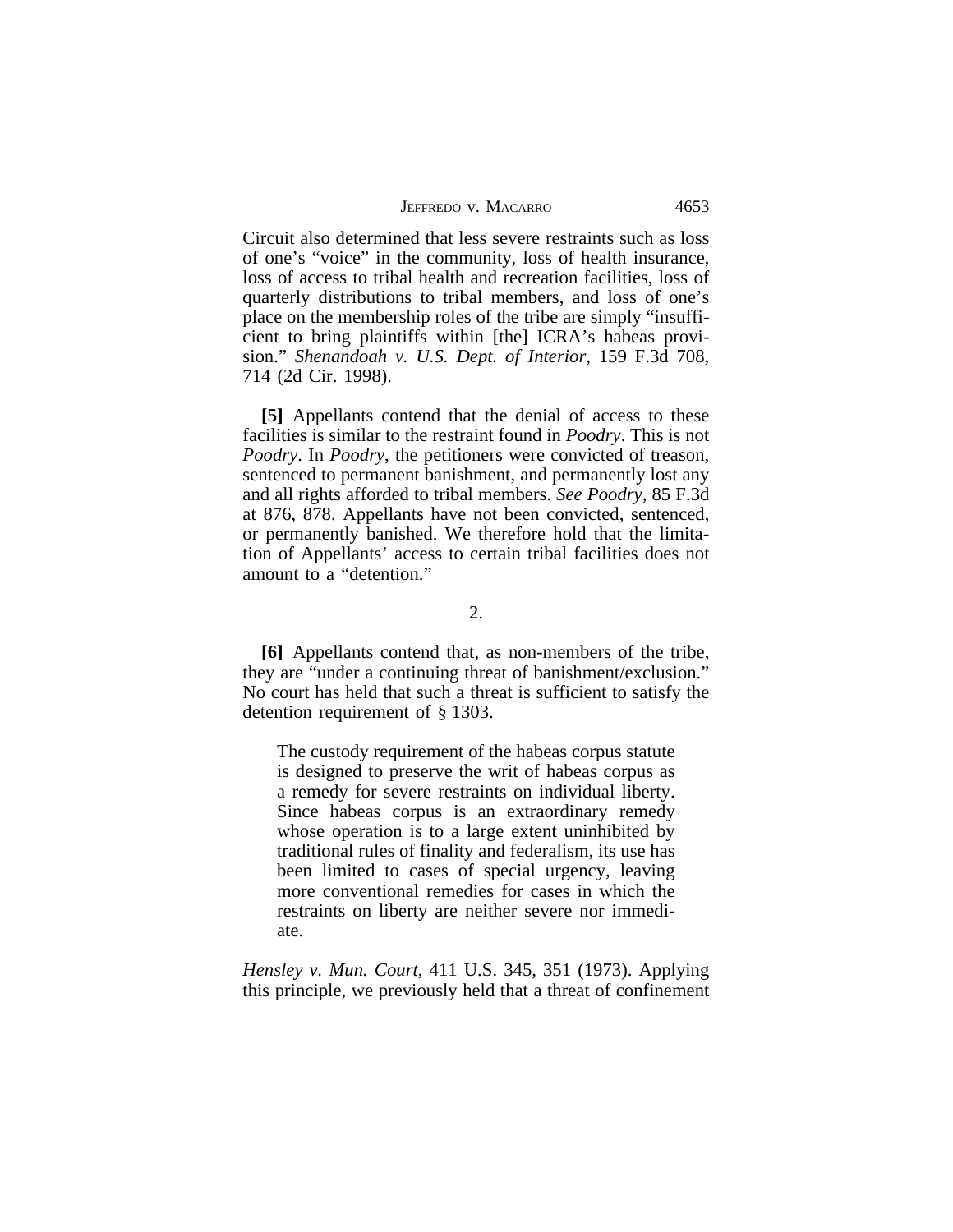4654 JEFFREDO v. MACARRO

is not severe nor immediate enough to justify the writ. *Edmunds v. Won Bae Chang*, 509 F.2d 39, 40-41 (9th Cir. 1975) (denying habeas relief under 28 U.S.C. §§ 2241, 2254). In *Edmunds*, the petitioner was subject to a court-imposed fine, which could be enforced by jail time. *Id.* at 41. The court held, however, that until confinement is imminent (like the confinement in *Hensley*) there can be no justification for use of the habeas corpus remedy. *Id.* We see no reason not to analogize to the court's construction of the criminal habeas corpus provisions in *Edmunds*. Therefore, we hold that the potential threat of future eviction is not sufficient to satisfy the detention requirement of § 1303.

**[7]** Appellants argue that, while no such procedures have been commenced to exclude or evict Appellants, there is a potential that they could be excluded. Under the Pechanga Non-Member Reservation Access and Rental Ordinance "[a]ccess to and residency within the Reservation is a privilege which may be granted or denied to an individual upon proper authority of the Pechanga Band." However, the Pechanga Tribe enacted exclusion and eviction regulations that provide a process for eviction in an effort to protect law and order on the reservation and to provide uniform procedures for exclusion and eviction. These provisions apply equally to those who have been disenrolled and those who are current members of the tribe. Appellants admit they have never been subjected to exclusion or eviction proceedings.

3.

**[8]** Appellants lastly contend that disenrollment, stripping them of their Pechanga citizenship, is enough of a significant restraint on their liberty to constitute a detention. While we have the most sympathy for this argument, we find no precedent for the proposition that disenrollment alone is sufficient to be considered detention under § 1303. While "Congress' authority over Indian matters is extraordinarily broad . . . the role of courts in adjusting relations between and among tribes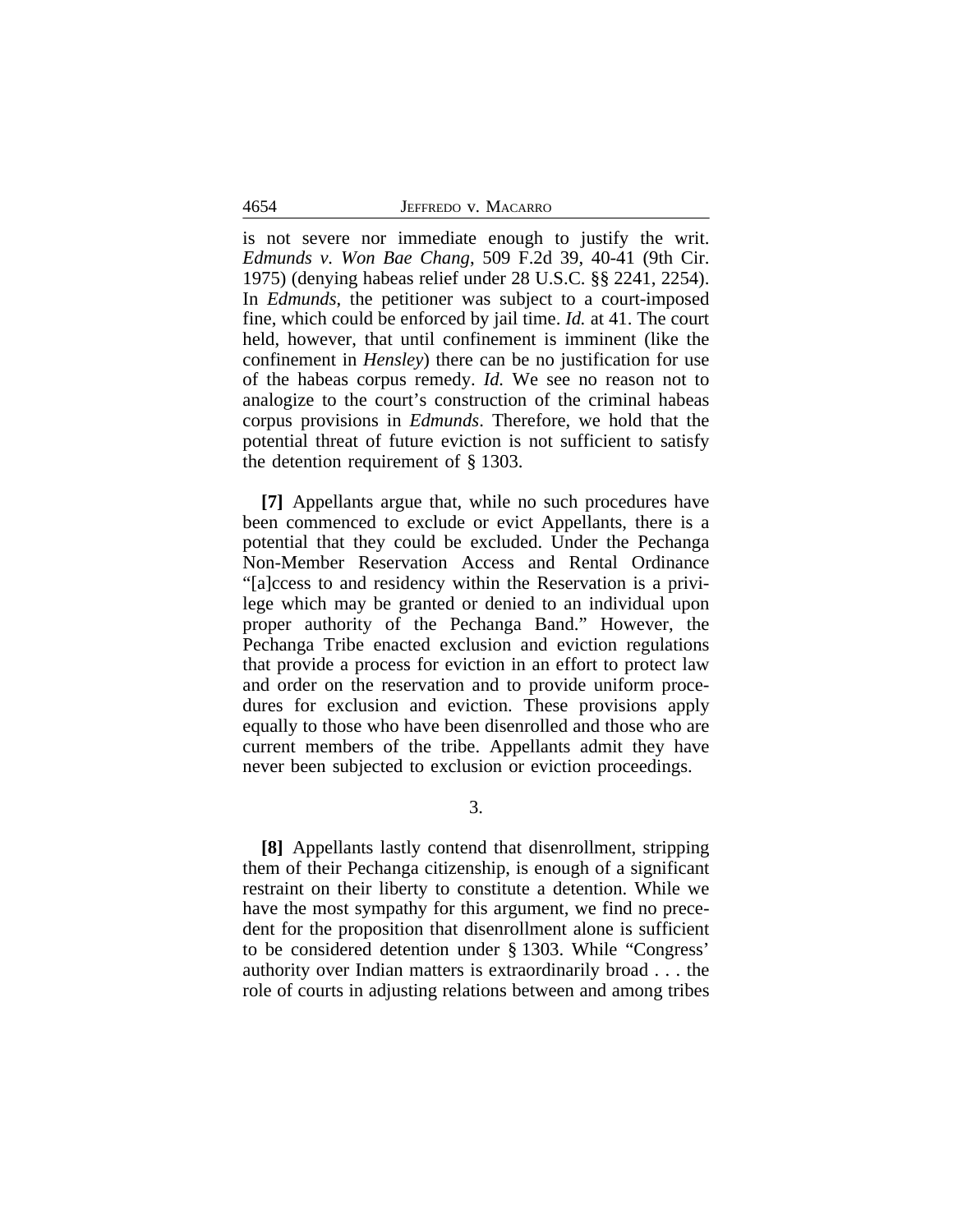JEFFREDO V. MACARRO 4655

and their members [is] correspondingly restrained." *Santa Clara Pueblo*, 436 U.S. at 71. Further, "[a] tribe's right to define its own membership for tribal purposes has long been recognized as central to its existence as an independent political community." *Id.* at 71 n.32 (citing *Roff v. Burney*, 168 U.S. 218 (1897); *Cherokee Intermarriage Cases*, 203 U.S. 76). We have also noted that "[a]n Indian tribe has the power to define membership as it chooses, subject to the plenary power of Congress." *Williams v. Gover*, 490 F.3d 785, 789 (9th Cir. 2007). Thus (while Congress may have authority in these matters) in the complete absence of precedent, we cannot involve the courts in these disputes.

**[9]** This court is without jurisdiction to review direct appeals of tribal decisions regarding disenrollment of members. *See, e.g., Santa Clara Pueblo*, 436 U.S. at 72 n.32. We cannot circumvent our lack of jurisdiction over these matters by expanding the scope of the writ of habeas corpus to cover exactly the same subject matter. At its heart, this case is a challenge to disenrollment of certain members by the tribe. It is precisely because we lack jurisdiction to hear such claims, however, that Appellants brought this case under habeas corpus law. We find (and the parties direct us to) nothing in the legislative history of § 1303 that suggests the provision should be interpreted to cover disenrollment proceedings. Because nothing in the legislative history suggests otherwise and because binding precedent precludes review of disenrollment proceedings, we cannot accept Appellants' invitation to expand habeas corpus here.

**[10]** Appellants contend that their disenrollment is analogous to denaturalization. We disagree. Appellants cite *Trop v. Dulles*, 356 U.S. 86 (1958), to support this proposition. The court in *Trop* was confronted with the constitutionality of a statute that revoked United States citizenship for desertion during wartime even if the desertion was unrelated to any actions on behalf of a foreign government. *Id.* at 87-88. *Trop* is inapposite to this case. In *Trop* the statute left the defendant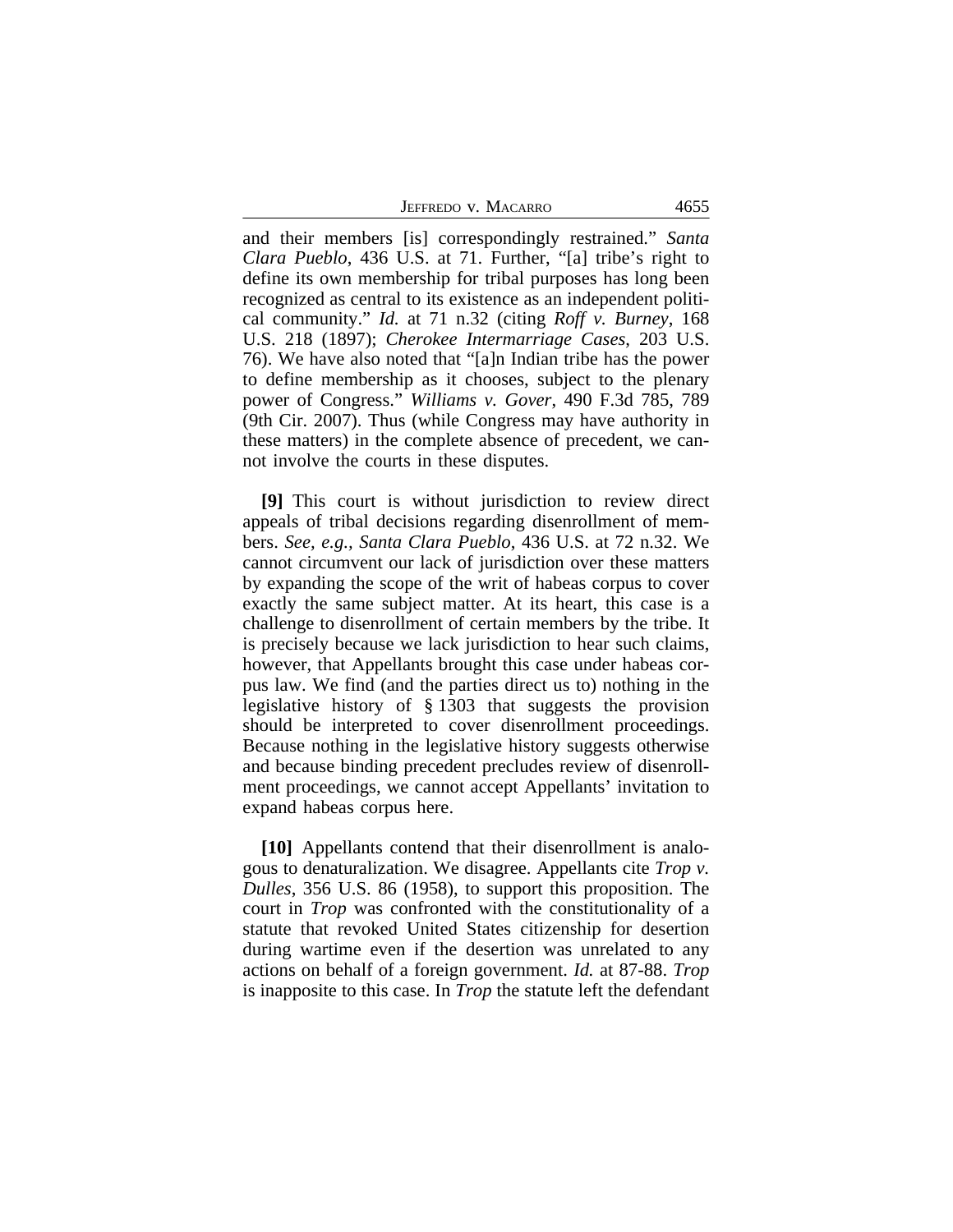stateless. *Id.* Further, the statute was penal in nature. *Id.* at 96. Here Appellants have not been left stateless, and nothing in the record indicates that the disenrollment proceedings were undertaken to punish Appellants. Therefore, *Trop* is not controlling.

We do not wish to minimize the impact of the Tribe's membership decision on Appellants. Indeed, we recognize that Appellants have suffered a significant loss. Nevertheless, such loss is simply not equivalent to detention. This is not the first time that we have noted that we do not have jurisdiction to review membership decisions, even when the results of such decisions appear unfair. In *Lewis v. Norton*, 424 F.3d 959 (9th Cir. 2005), the plaintiff-appellants likewise sought judicial review of a tribal membership decision. We stated, "[a]lthough [plaintiffs'] claim to membership appears to be a strong one, as their father is a recognized member of the tribe, their claim cannot survive the double jurisdictional whammy of sovereign immunity and lack of federal court jurisdiction to intervene in tribal membership disputes." *Id.* at 960. In *Lewis* we further noted that our jurisdiction in these matters may prevent us from intervening even when fairness may seem to dictate otherwise. There we said, "[w]e agree with the district court's conclusion that this case is deeply troubling on the level of fundamental substantive justice. Nevertheless, we are not in a position to modify well-settled doctrines of sovereign immunity. This is a matter in the hands of a higher authority than our court." *Id.* at 963.

# *B. Appellants have not exhausted their tribal remedies in order to challenge a claim of banishment from the reservation.*

**[11]** Appellants argue that disenrollment is similar to banishment and that they are therefore detained. However, Appellants have not been banished from the Reservation. The Pechanga Tribe has established uniform Exclusion and Eviction Regulations for excluding both members and nonmem-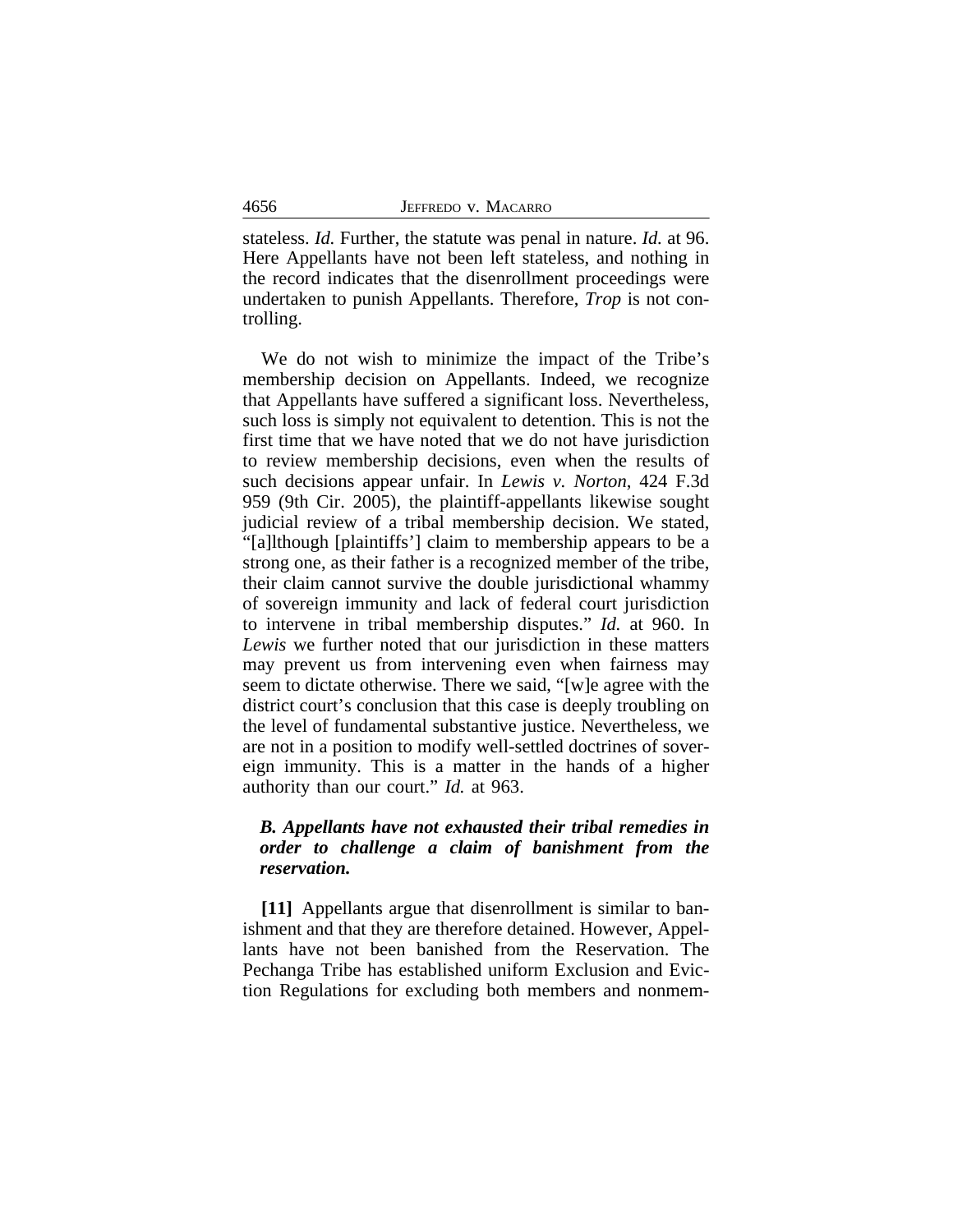| 4657<br>JEFFREDO V. MACARRO |
|-----------------------------|
|-----------------------------|

bers of the tribe from the Reservation. The Exclusion and Eviction Regulations also establish the procedures for appealing one's exclusion or eviction. Appellants have not been subjected to any exclusion or eviction proceedings. Therefore, they have not exhausted their claims for exclusion from the reservation or denial of access to it as established in the Exclusion and Eviction Regulations. We thus lack jurisdiction over any of Appellants' claims for exclusion or eviction.

#### **III. CONCLUSION**

**[12]** The district court properly dismissed Appellants' action for lack of subject matter jurisdiction. Appellants were not detained and did not exhaust their tribal remedies. Therefore, they cannot get relief under the habeas corpus provision of the ICRA. Accordingly, we affirm the district court.

# **AFFIRMED**

WILKEN, District Judge, dissenting:

Appellants, enrolled members of the Pechanga Tribe since birth, filed a petition for a writ of habeas corpus under the Indian Civil Rights Act (ICRA) asserting that their Tribal Council violated the due process, equal protection, free speech and cruel and unusual punishment clauses of the Act when it stripped them of membership in the Tribe. The membership criteria that the Tribal Council applied were not established until 1979; the procedures it used to disenroll Tribal members were not established until 1988; and the Tribal Council did not begin disenrolling large numbers of members until recently, when the Tribe's casino profits became a major source of revenue.<sup>1</sup> Appellants allege that they are victims of the Tribal Council's greed associated with these casinos.

**<sup>1</sup>**At the time of Appellants' disenrollment, every adult Pechangan received a per capita benefit of over \$250,000 per year.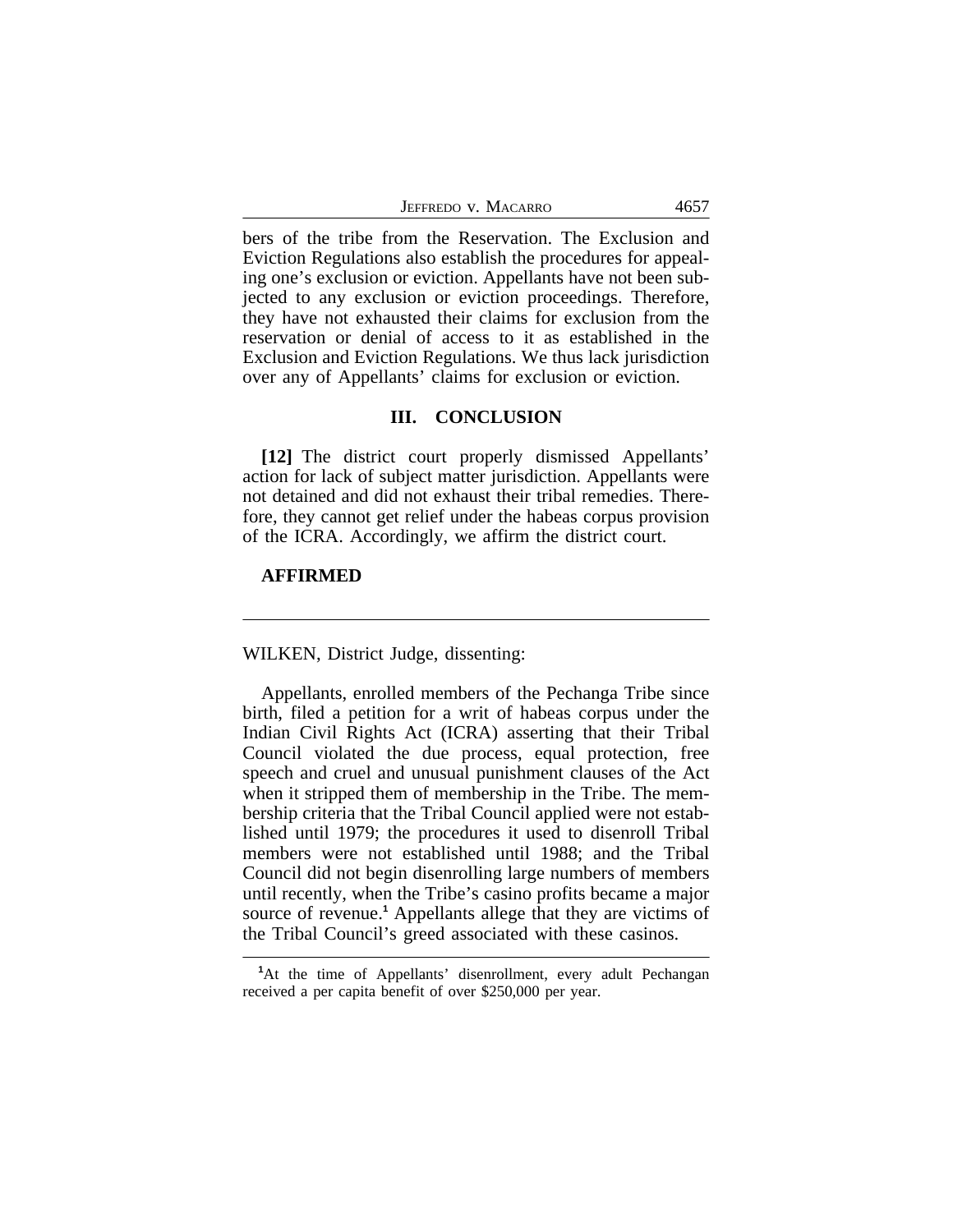The majority concludes that the district court properly dismissed Appellants' petition for lack of subject matter jurisdiction because Appellants (1) were not detained and (2) did not exhaust their Tribal remedies. I respectfully dissent and address each argument in turn.

## I. Indian Civil Rights Act (ICRA)

Beginning in 1961, through hearings and surveys, Congress commenced an investigation into the conduct of tribal governments due to abuses that some tribal members were enduring at the hands of tribal officials. In 1968, Congress enacted ICRA to protect against such abuses by imposing restrictions upon tribal governments similar to those contained in the Bill of Rights and the Fourteenth Amendment. The enforcement mechanism Congress provided was that of habeas corpus in federal courts. The statute at issue, 25 U.S.C. § 1303, provides, "The privilege of the writ of habeas corpus shall be available to any person, in a court of the United States, to test the legality of his detention by order of an Indian tribe." A central purpose of ICRA was to " 'secur[e] for the American Indian the broad constitutional rights afforded to other Americans,' and thereby to 'protect individual Indians from arbitrary and unjust actions of tribal governments.' " *Santa Clara Pueblo v. Martinez*, 436 U.S. 49, 61 (1978) (quoting S. Rep. No. 841, 90th Cong., 1st Sess., 5-6 (1967)).

## A. Detention

"Detention" by order of an Indian tribe is the sole jurisdictional prerequisite for federal habeas review. The requirement in § 1303 that an individual be "detained" is akin to the "in custody" and "detention" requirement in other habeas statutes. *Poodry v. Tonawanda Band of Seneca Indians*, 85 F.3d 874, 891 (2d Cir. 1996), *cert. denied*, 519 U.S. 1041 (1996) ("Congress appears to use the terms 'detention' and 'custody' interchangeably in the habeas context."). The habeas statutes analogous to § 1303 refer to "detention" as well as "in custo-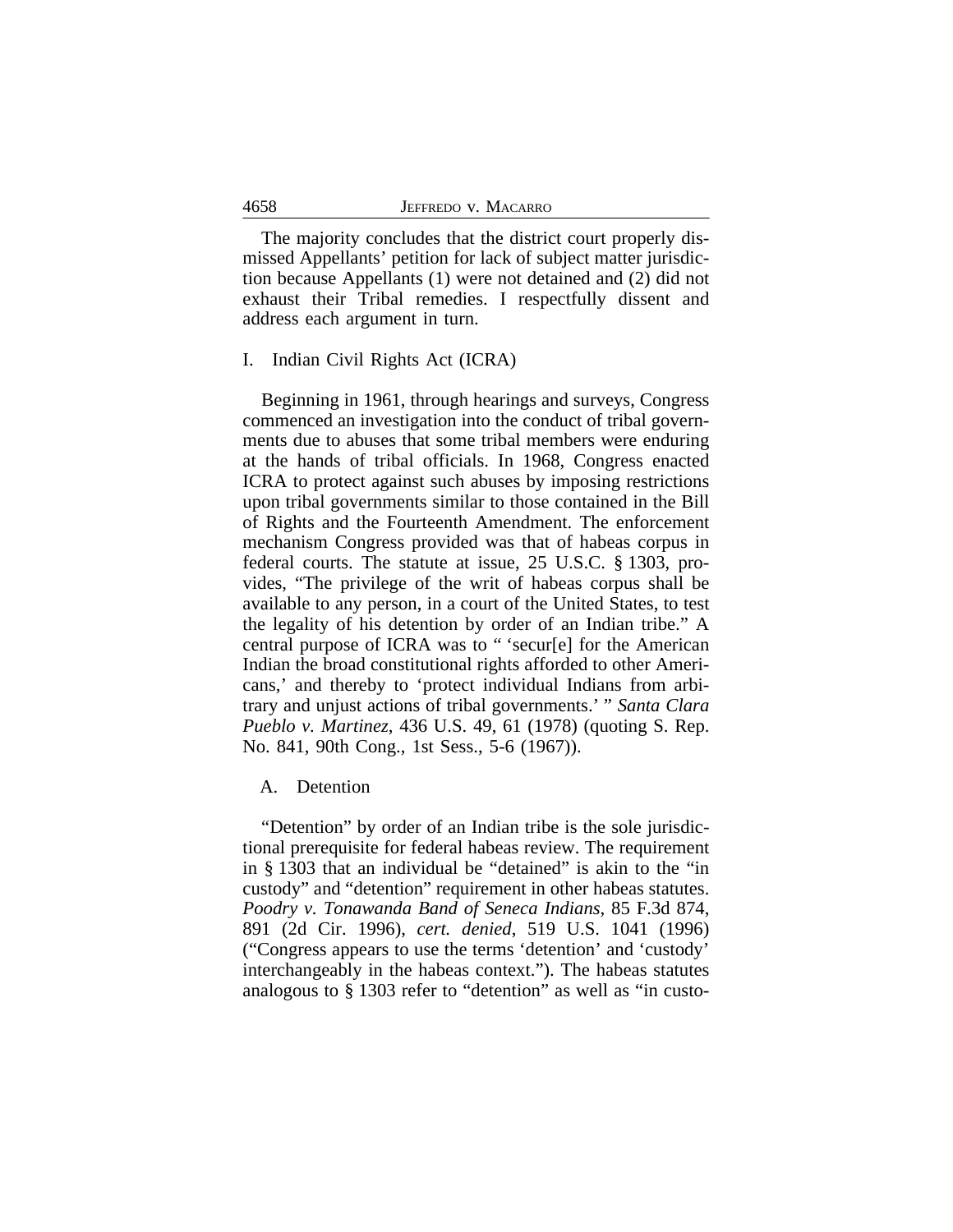dy" throughout. *See* 28 U.S.C. §§ 2242, 2243, 2245, 2249, 2253 and 2255. "There is no reason to conclude that the requirement of 'detention' set forth in the Indian Civil Rights Act § 1303 is any more lenient than the requirement of 'custody' set forth in the other federal habeas statutes." *Moore v. Nelson*, 270 F.3d 789, 791 (9th Cir. 2001). Nor is there any reason to conclude that the requirement of "detention" in § 1303 is any more strict than the requirement of "custody" or "detention" in the other federal habeas statutes.

The custody or detention requirement may be met if the habeas petitioner is not physically confined. *Jones v. Cunningham*, 371 U.S. 236, 239-40 (1963); *see Dow v. Court of the First Circuit Through Huddy*, 995 F.2d 922, 923 (9th Cir. 1993) (per curiam) (holding that a requirement to attend fourteen hours of alcohol rehabilitation constituted custody; requiring petitioner's physical presence at a particular place "significantly restrain[ed] [his] liberty to do those things which free persons in the United States are entitled to do"), *cert. denied*, 510 U.S. 1110 (1994).

The detention requirement is designed to limit the availability of habeas review "to cases of special urgency, leaving more conventional remedies for cases in which the restraints on liberty are neither severe nor immediate." *Hensley v. Mun. Court*, 411 U.S. 345, 351 (1973). Therefore, the inquiry into whether a petitioner has satisfied the jurisdictional prerequisite for habeas review requires a court to judge the "severity" of an actual or potential restraint on liberty.

The combination of the current and potential restrictions placed upon Appellants and the loss of their life-long Pechanga citizenship constitute a severe restraint on their liberty. The majority analyzes each of these grounds separately, instead of collectively, and determines that none amounts to a detention. I respectfully disagree with this approach.

When Tribal members are disenrolled, they become "nonmembers" of the Tribe and lose all rights associated with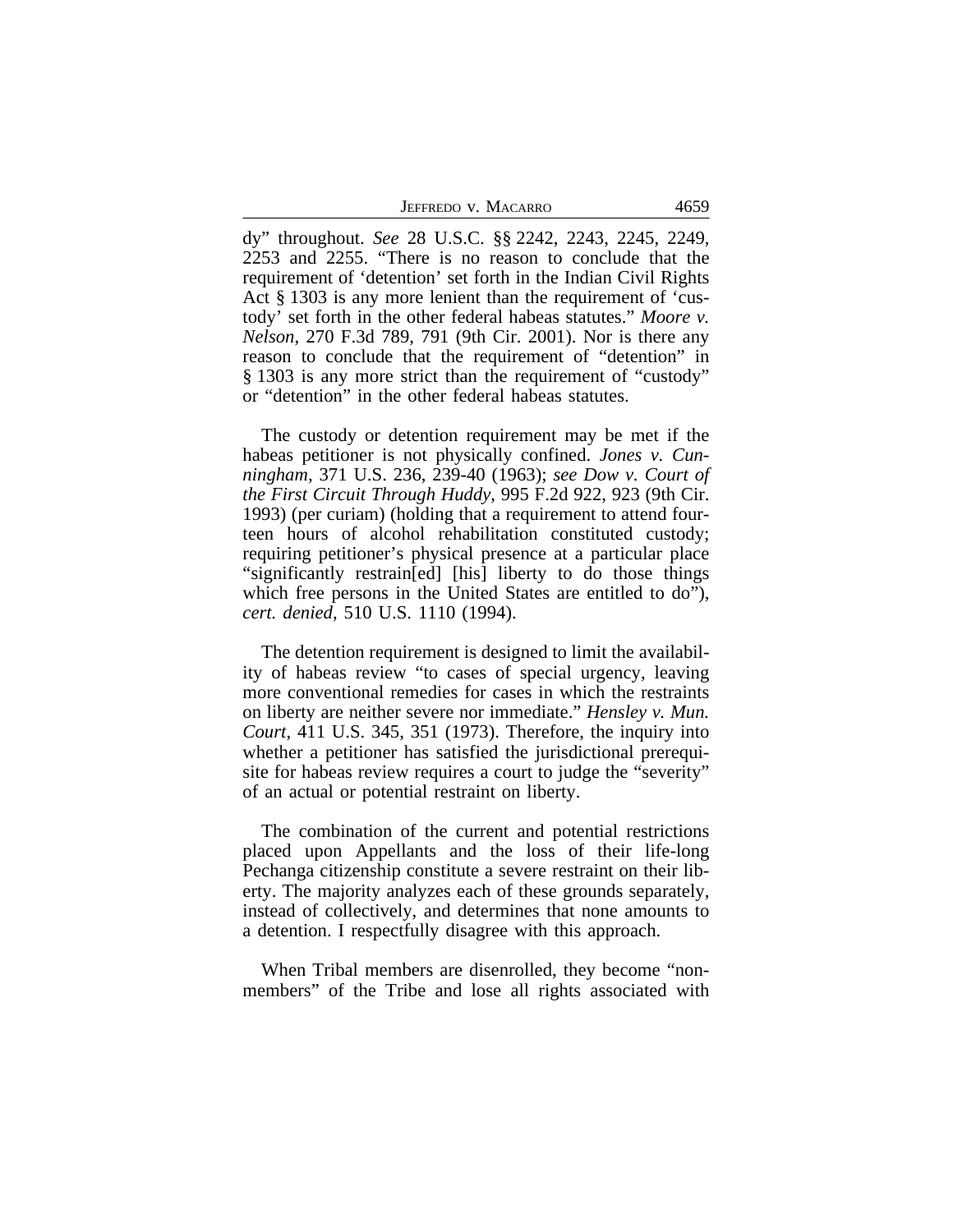| 4660 | JEFFREDO V. MACARRO |  |
|------|---------------------|--|
|      |                     |  |

being a Pechanga citizen. One of those rights is access to the Pechanga Reservation. The Pechanga Non-Member Reservation Access and Rental Ordinance (Reservation Access Ordinance) states, "The custom, tradition and practice of the Pechanga Band has always been, and remains, that the Pechanga Reservation is closed to non-members. Access to and residency within the Pechanga Reservation is a privilege which may be granted or denied to an individual upon proper authority of the Pechanga Band."

Elsewhere, the Reservation Access Ordinance provides, "Use by non-members of roads within the Pechanga Reservation is . . . by permission of the Tribal Council and is subject to revocation at any time and for any reason." The Ordinance establishes that a non-member may enter the Pechanga Reservation only upon invitation by the Tribal Council or by an enrolled member of the Pechanga Band. Otherwise, access to the Pechanga Reservation by non-members is prohibited.

Since being disenrolled, Appellants have been excluded from the school, the health clinic and the senior citizens' facilities on the Reservation. Some of the Appellants live on the Reservation. Although they may enter the Reservation and travel to their homes, any Tribal Ranger can take away that liberty at any moment.

Pechanga Tribal Rangers have the authority and discretion summarily to exclude non-members from the Pechanga Reservation for up to seven days for any of the following reasons:

- (1) suspicion that a non-member has committed a violation of any applicable tribal, state or federal law within the Pechanga Reservation;
- (2) suspicion that a non-member is a danger to himself, herself or others;
- (3) a finding by a Tribal Ranger that a non-member is a public nuisance; or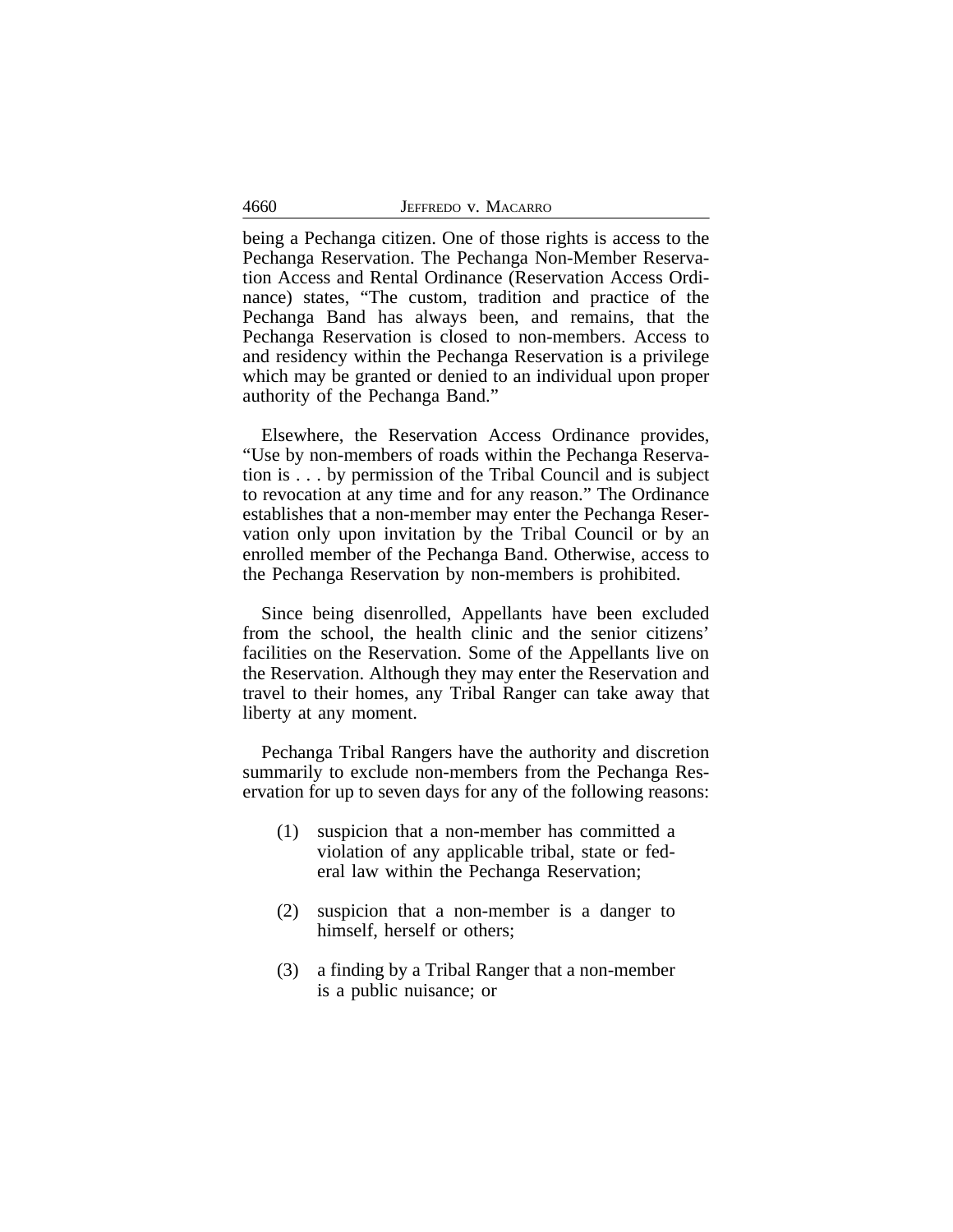(4) any behavior which is suspicious or not consistent with a legitimate visit either to a tribal enterprise for business or patronage purposes, or to the home of a resident of the Pechanga Indian Reservation by invitation and in compliance with the Non-Member Reservation Access and Rental Ordinance.

Thus, a parent could, without warning, be barred from going home for a week by a Tribal Ranger who observes "any behavior that is suspicious." That Appellants have not been removed thus far does not render them free or unrestrained. Appellants may currently be able to "come and go" as they please, *cf. Hensley*, 411 U.S. at 351, but their current status as non-members living on the Pechanga Reservation means that at any point they may be compelled to "go," and be no longer welcome to "come." That is a severe restraint to which the members of the Pechanga Band are not generally subject. *See id.*

The majority analogizes the severe restraint Appellants confront with that in a case involving a twenty-five dollar fine. *Edmunds v. Won Bae Chang*, 509 F.2d 39, 41 (9th Cir. 1975). In that case, the court held that Edmunds was not subjected to a severe restraint because there was "no provision in the sentence for his confinement in the case of non-payment." *Id.* The court generally observed that "a threat of incarceration is implicit in any court-imposed fine, for jail is one of the sanctions by which courts enforce their judgments and orders." However, in the circumstances of *Edmunds*, "confinement [was] no more than a speculative possibility — 'the unfolding of events may render the entire controversy academic.' " *Id.* (quoting *Hensley*, 411 U.S. at 352). Analogizing the current and potential penalties involved in this case with a twenty-five dollar fine and the speculative possibility that failure to pay the fine may result in judicial proceedings leading to confinement trivializes the severity of Appellants' situation.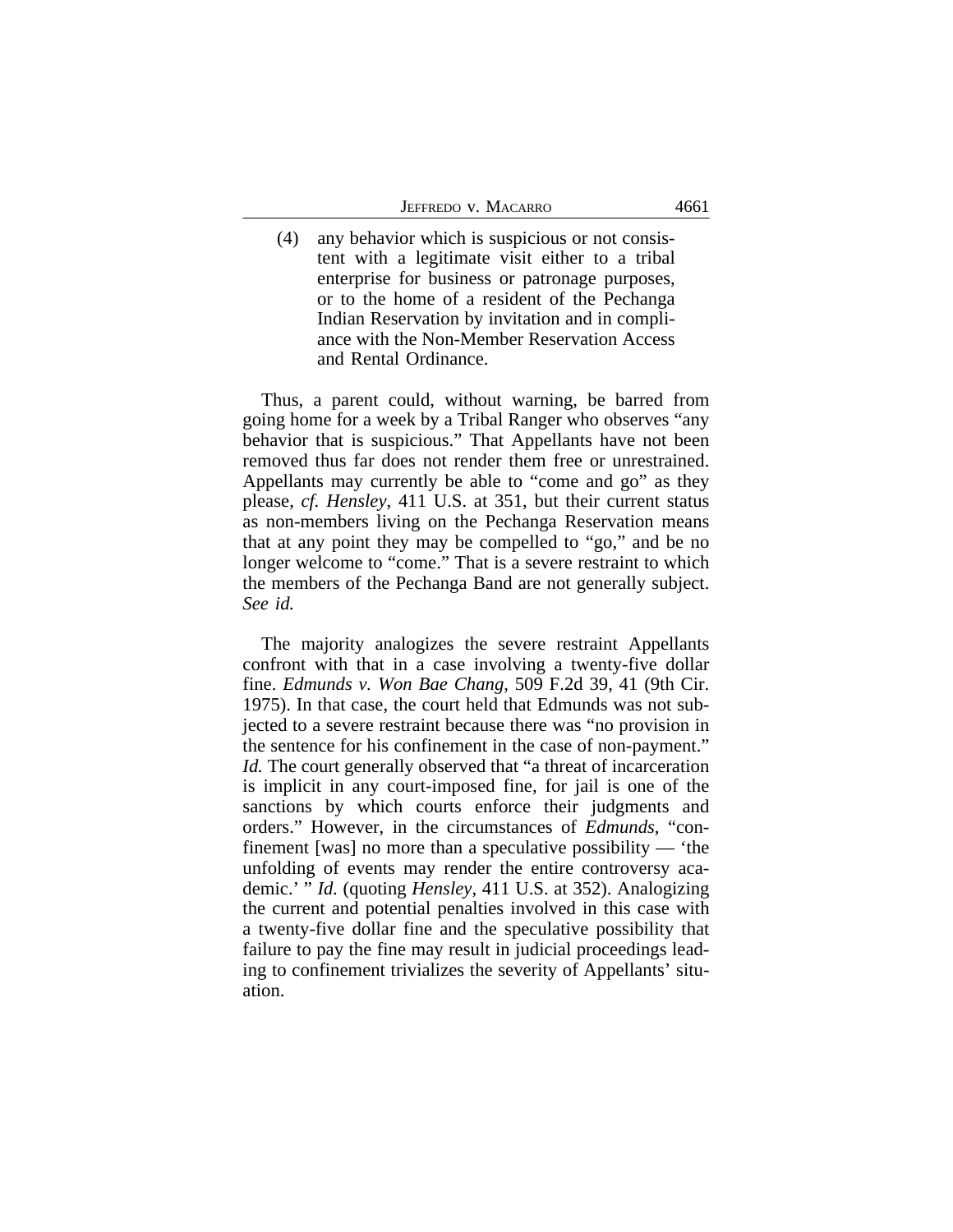| 4662 | JEFFREDO V. MACARRO |
|------|---------------------|
|      |                     |

Furthermore, Appellants have been stripped of their lifelong Pechanga citizenship, which by itself constitutes a severe deprivation. A deprivation of citizenship is "an extraordinarily severe penalty" with consequences that "may be more grave than consequences that flow from conviction for crimes." *Klapprott v. United States*, 335 U.S. 601, 611-12 (1949). The Supreme Court has found the penalty of denationalization of a natural-born citizen, sought to be imposed after conviction for military desertion, to be unconstitutional. *See Trop v. Dulles*, 356 U.S. 86, 104 (1958).

It is a form of punishment more primitive than torture, for it destroys for the individual the political existence that was centuries in the development.

. . . .

This punishment is offensive to cardinal principles for which the Constitution stands. It subjects the individual to a fate of ever-increasing fear and distress. He knows not what discriminations may be established against him, what proscriptions may be directed against him, and when and for what cause his existence in his native land may be terminated. He may be subject to banishment, a fate universally decried by civilized people. . . . It is no answer to suggest that all the disastrous consequences of this fate may not be brought to bear on a stateless person. The threat makes the punishment obnoxious.

*Id.* at 101-102. A "deprivation of citizenship does more than merely restrict one's freedom to go or remain where others have the right to be: it often works a destruction of one's social, cultural, and political existence." *Poodry*, 85 F.3d at 897. Although with disenrollment Appellants retain their United States citizenship and will not be physically stateless, they have been stripped of their life-long citizenship and identity as Pechagans. This is more than just a loss of a label, it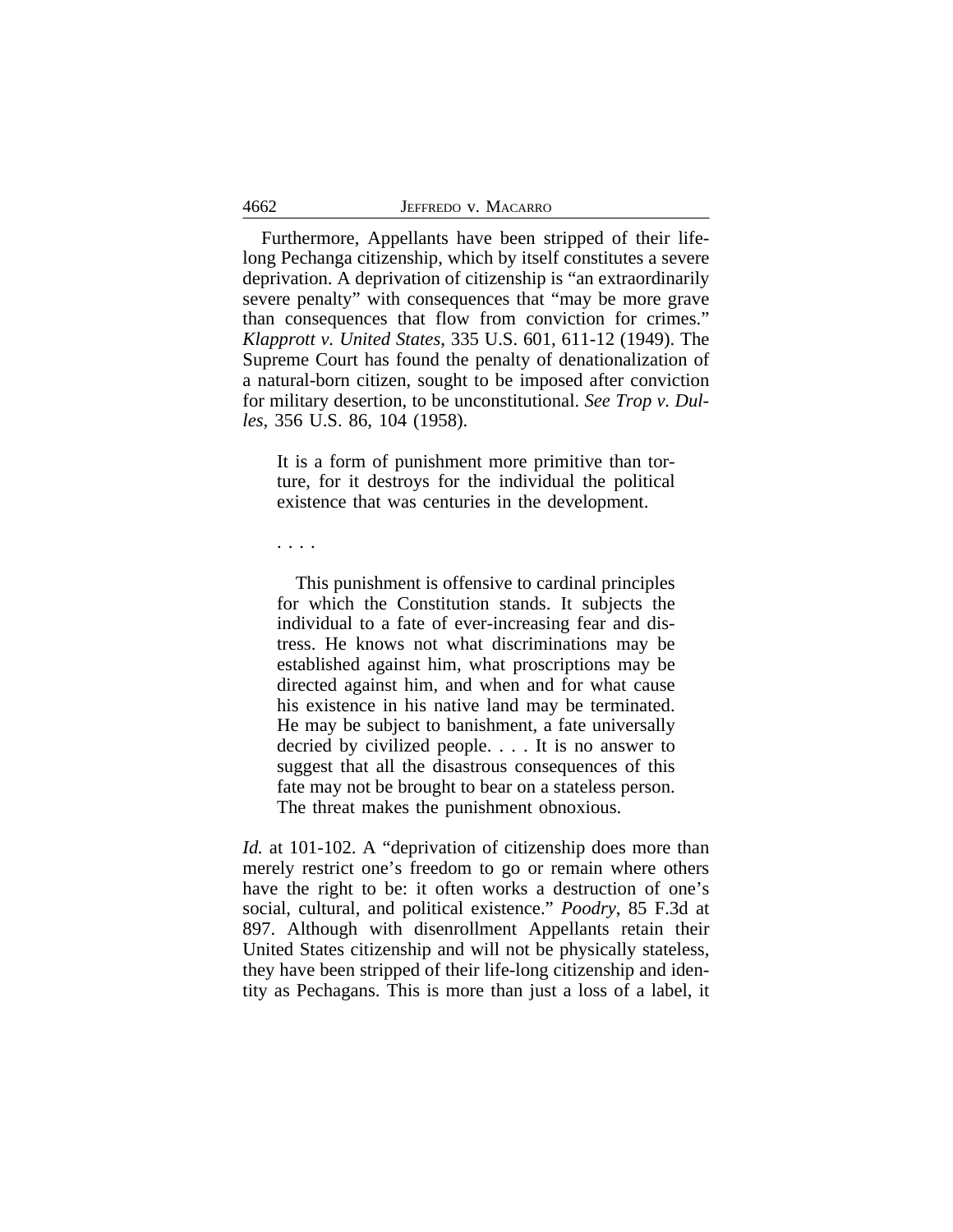| JEFFREDO V. MACARRO<br>4663 |  |
|-----------------------------|--|
|-----------------------------|--|

is a loss of a political, ethnic, racial and social association. William C. Canby, Jr., *American Indian Law in a Nut Shell* §§ III.B-C (5th ed. 2009); Felix S. Cohen, *Handbook of Federal Indian Law* § 3.03 (2005). Such a loss constitutes a restraint on liberty that, combined with the actual and potential restraints described above, satisfies the detention requirement under § 1303, in my opinion.

The majority, in dicta, implies that we may not hear Appellants' ICRA claims because we generally do not have jurisdiction to review tribal membership decisions. Here, Appellants are not directly challenging the merits of their disenrollment, i.e. whether they are direct descendants from the original Pechanga Temecula people. Rather, Appellants challenge under ICRA the manner of their disenrollment. The former would be barred by tribal sovereign immunity, whereas the latter is not.

#### B. Exhaustion

The majority concludes that we lack jurisdiction over any claims for exclusion or eviction because Appellants have not exhausted their Tribal remedies for such claims or demonstrated that exhaustion would be futile. But Appellants are not asserting jurisdiction based on any exclusion or eviction from the Pechanga Reservation. Rather, Appellants' claim of jurisdiction is based on the restraints on their liberty arising from being disenrolled and threatened with exclusion. Notably, the parties agree that Appellants have completed the internal Tribal appeal process for challenging disenrollment. Further, there does not appear to be any remedy available to Appellants if they were to be given a seven-day exclusion without warning. Appellants have exhausted their claims and their habeas petition is ripe for adjudication.

#### II. Conclusion

When viewed together, the act of stripping Appellants' Tribal citizenship and the current and potential restrictions